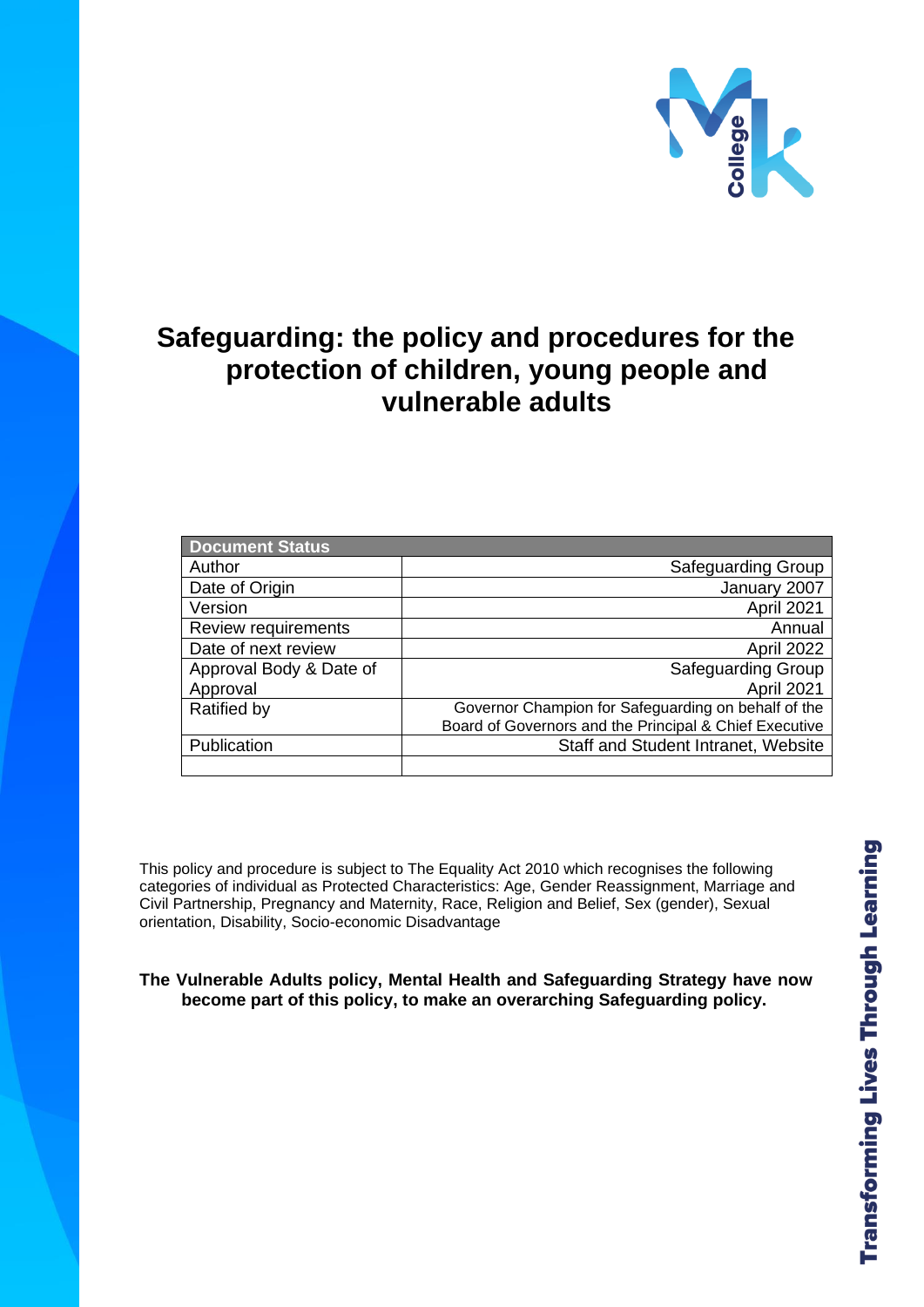### 1. **Introduction**

- 1.1 This policy states the responsibilities of the college in relation to safeguarding children and vulnerable adults, in line with current legislation and guidance. The College will keep its policy and procedures on child protection under review to take account of any new Government legislation, regulations or best practice documents to ensure that staff are kept fully up to date with their responsibilities and accountabilities with regard to the safety and wellbeing of students.
- 1.2 Safeguarding is a core element of all aspects of College activity. The term Safeguarding describes the broader preventative and precautionary approaches to planning and procedures that are necessary to be in place to protect all students, staff and visitors and minimise risk from any potential harm. Protection of children and vulnerable adults, 'Safer Recruitment' practice and health and safety are all aspects of Safeguarding.

### **2. Scope**

- 2.1 The procedures apply to all staff, whether teaching, administrative, management or support, as well as to volunteers. The word 'staff' is used for ease of description.
- 2.2 The term student herein refers to all enrolments including study programme, apprentices, adults and work-based learners.
- 2.3 At Milton Keynes College any student (adult or child) in danger of radicalisation or demonstrating extremist tendencies (violent or non-violent) is deemed to be vulnerable and appropriate support under the Prevent strategy or through CHANNEL will be sought.

### **3. Policy Statement**

- 3.1 The Milton Keynes College Group aims to maintain a safe and welcoming environment on all its sites for staff, students and visitors. It is committed to meeting its duty to safeguard and promote the welfare of children and vulnerable adults, and recognises its role in identifying cases of suspected abuse and making referrals to the appropriate investigating agency.
- 3.2 The College is committed to taking a preventative approach to safeguarding young people from potential harm, damage, radicalisation or being drawn into terrorism (violent and non-violent extremism).
- 3.3 The college reserves the right to refuse admission to any student who may pose a risk to children or vulnerable adults, and has appropriate student admissions procedures in place.
- 3.4 The college takes its obligation seriously to deliver the outcomes specified in the Ofsted Education and Skills Inspection Framework. In the context of this policy, inspectors will make a judgement on the effectiveness of leadership and management by evaluating the extent to which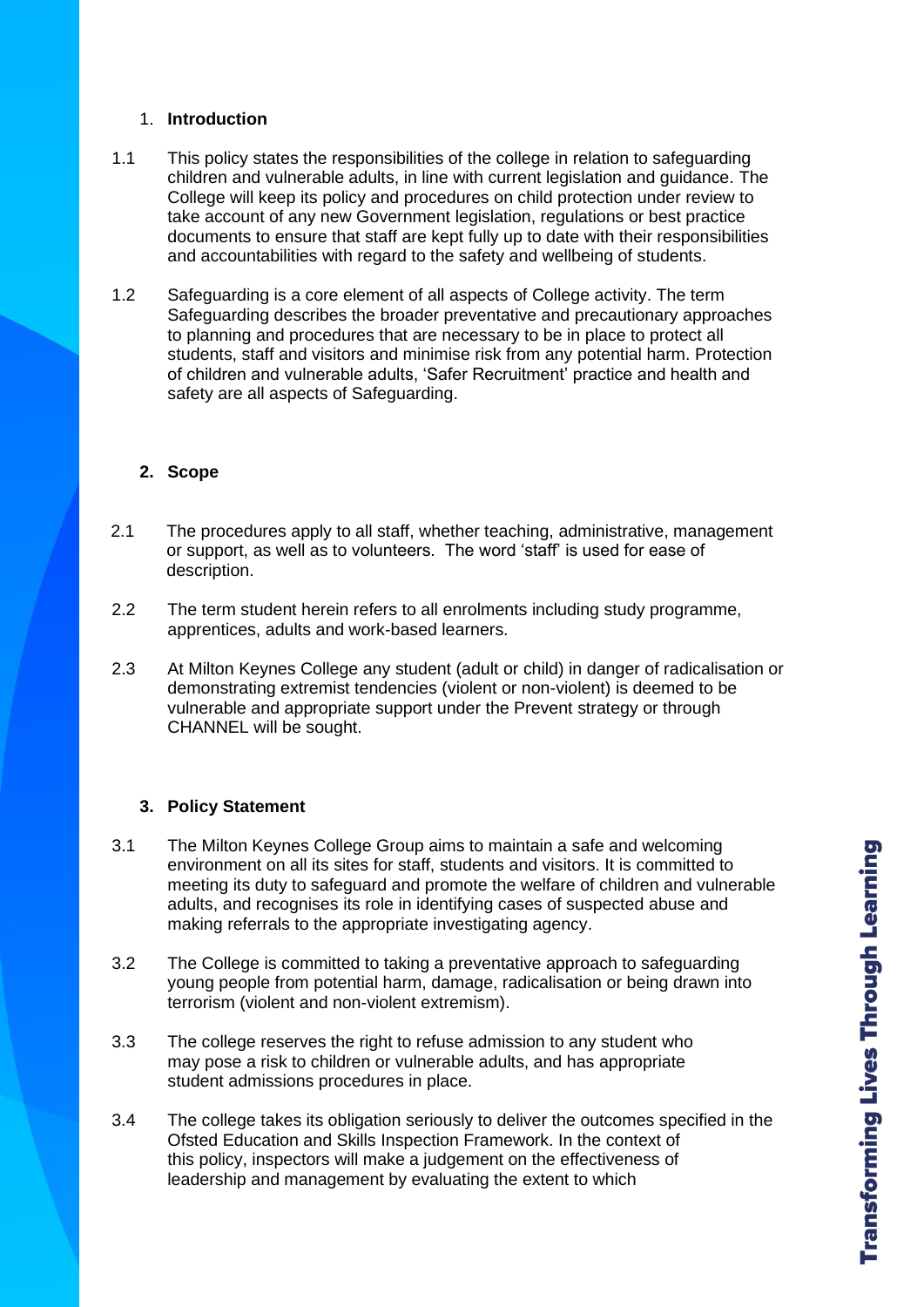leaders, managers and governors help and protect all learners and keep them safe.

- 3.5 The college commits to take all appropriate actions to address concerns about the welfare of children and young people and to work to agreed local policies and procedures to ensure that the maximum is done to provide a safe environment for children and young people in the College. The College recognises that Safeguarding impacts on all areas of an individual's life. The College aims to build knowledge of Safeguarding and resilience in students within their college experience, personal lives and within the community. The Personal Development curriculum includes a 6 week programme of Safeguarding modules and all students have access to a Level 1 in Managing Wellbeing certified by the BQF.
- 3.6 The college recognises the need to work with other agencies in performing its duties under the Education Act 2011 and Children Act 2004. These are, in summary:
	- to have in place and follow procedures in keeping with local inter-agency (Local Safeguarding Children's Board) guidelines
	- to operate safer recruitment procedures
	- to have in place procedures to deal with allegations against staff
	- to designate a senior member of staff as having lead responsibility for safeguarding children, and ensure that they receive appropriate training
	- to liaise with schools regarding pre-16 students
	- to ensure all staff working with young people, under 18, receive appropriate safeguarding children training and are aware of their responsibilities
	- to review policies and procedures annually
	- to represent the college on the MK:Together (formerly known as Local Safeguarding Children Board.)
- 3.7 The college is committed to taking all reasonable measures to ensure that risks of harm to children and young people are minimised by appropriate:
	- 1. Risk assessment and management
	- 2. Health and safety procedures
	- 3. Staff selection, recruitment, induction, supervision and training
	- 4. Adherence to the staff code of conduct and professional boundaries guidance
	- 5. Creation and promotion of an open culture through a Public Interest Disclosure (Whistleblowing) policy.
	- 6. Reacting to and reporting abuse
	- 7. Checking the safeguarding arrangements of sub-contractor and contractors
- 3.8 The College has detailed procedures underpinning this policy to provide clear direction to staff; these can be found in Annexe 1 and 2, Application of these procedures is mandatory.
- 3.9 Overall responsibility for compliance monitoring lies with the Safeguarding Group which is chaired by the Lead Safeguarding Officer. Designated and suitably trained members of staff are assigned responsibility for receiving referrals and taking appropriate action.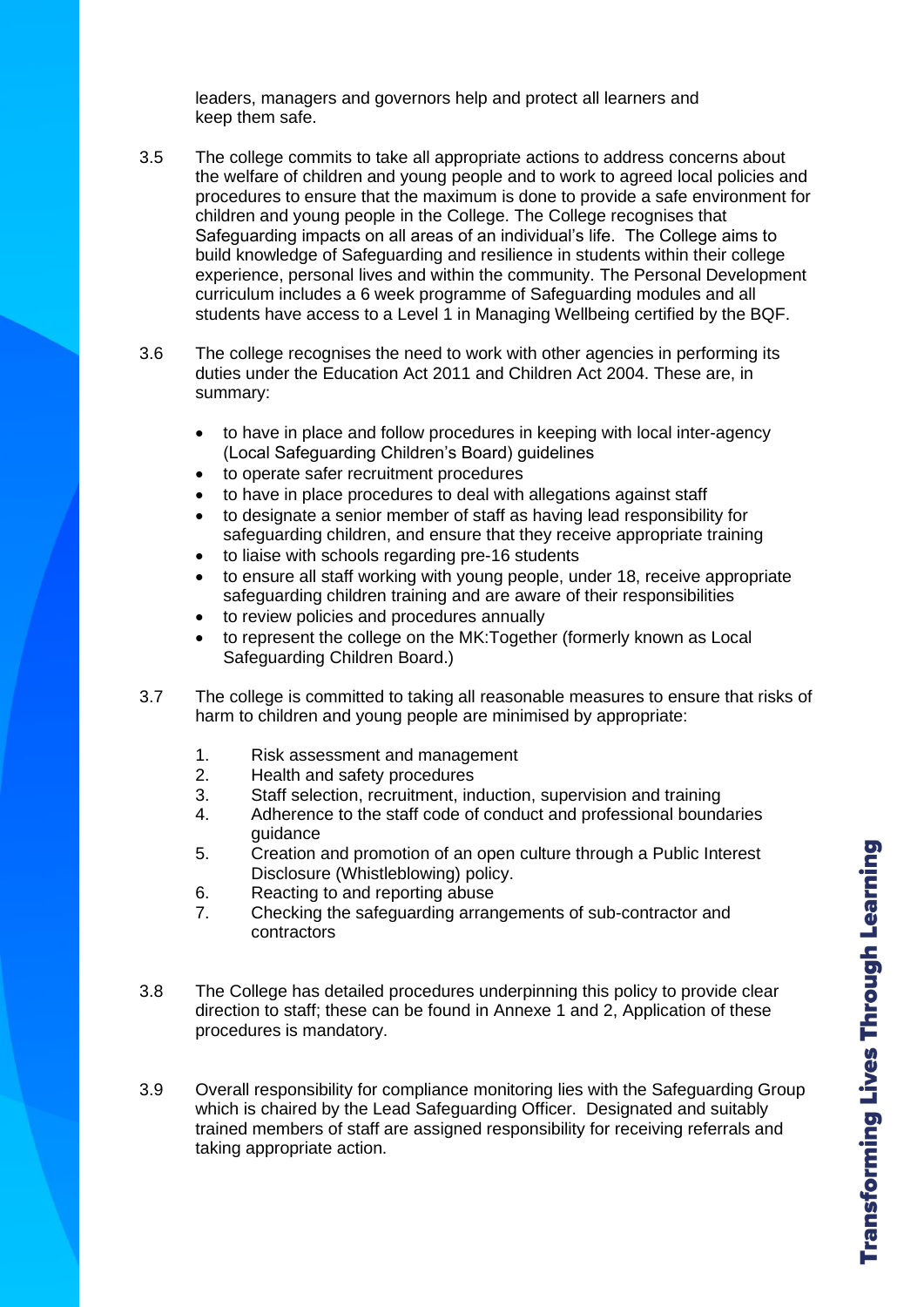### **4. Legal Framework**

- 4.1 DfES circular 10/95 set out the role of FE colleges in helping to protect children from abuse, under the terms of the Children Act 1989.
- 4.2 The Children Act 1989 placed a duty on Local Authorities to investigate situations where a child is at risk of significant harm. Schools and Colleges had a legal obligation to work with investigating agencies acting on behalf of children in need.
- 4.3 Section 175 of the Education Act 2002, which came into force in June 2004, a duty on local authorities, the governing bodies of maintained schools the governing bodies of Further Education institutions to have arrangements in place to ensure that they safeguard and promote the welfare of children. This duty is very general but acquires substance in guidance issued periodically by the Department for Education. S175 imposes a statutory duty to have regard to the guidance issued by the Secretary of State.
- 4.4 Responsibility for making sure appropriate arrangements are in place lies with the Governing Body. Staff members are responsible for carrying out their duties in compliance with the arrangements set out by the Governing Body.
- 4.5 The Children Act 2004 resulted from Lord Laming's report into the death of Victoria Climbié. Section 11 of the Act, which came into force in October 2005, brought other key agencies into line with the duties already placed on schools and colleges by s175 of the Education Act 2002. Section 13 (as amended) specifies membership of local safeguarding boards, including Further Education Colleges.
- 4.6 Guidance was published in 'Safeguarding Children in Education' (2004), in 2007 to 'Safeguarding Children and Safer Recruitment in Education'. It set out the requirements to provide a safe learning environment, identify young people suffering, or likely to suffer, significant harm and take appropriate action in full partnership with other local agencies. It encompassed wider issues such as health, safety, drug/substance abuse and bullying, and included specific guidance relating to the recruitment and vetting of staff, in the light of the Bichard enquiry into the Soham murders.
- 4.7 In April 2014, the Department for Education replaced this with new statutory guidance 'Keeping Children Safe in Education'. The guidance was revised in 2015, 2016, 2018, 2019 & 2020 and reflects changes to the vetting of staff, including the introduction of the Disclosure and 5 Barring Service (DBS) to replace CRB, and the notion of 'regulated activity' which prescribes which staff may and may not be subject to pre-appointment checks. The document sets out what schools and colleges should do to safeguard and promote the welfare of children, as well as the legal duties with which they must comply. Although it is designed to be read in conjunction with 'Working Together to Safeguard Children', the intention of the guidance was to scale back to a minimal set of requirements which make clear where individuals should use their own professional judgement.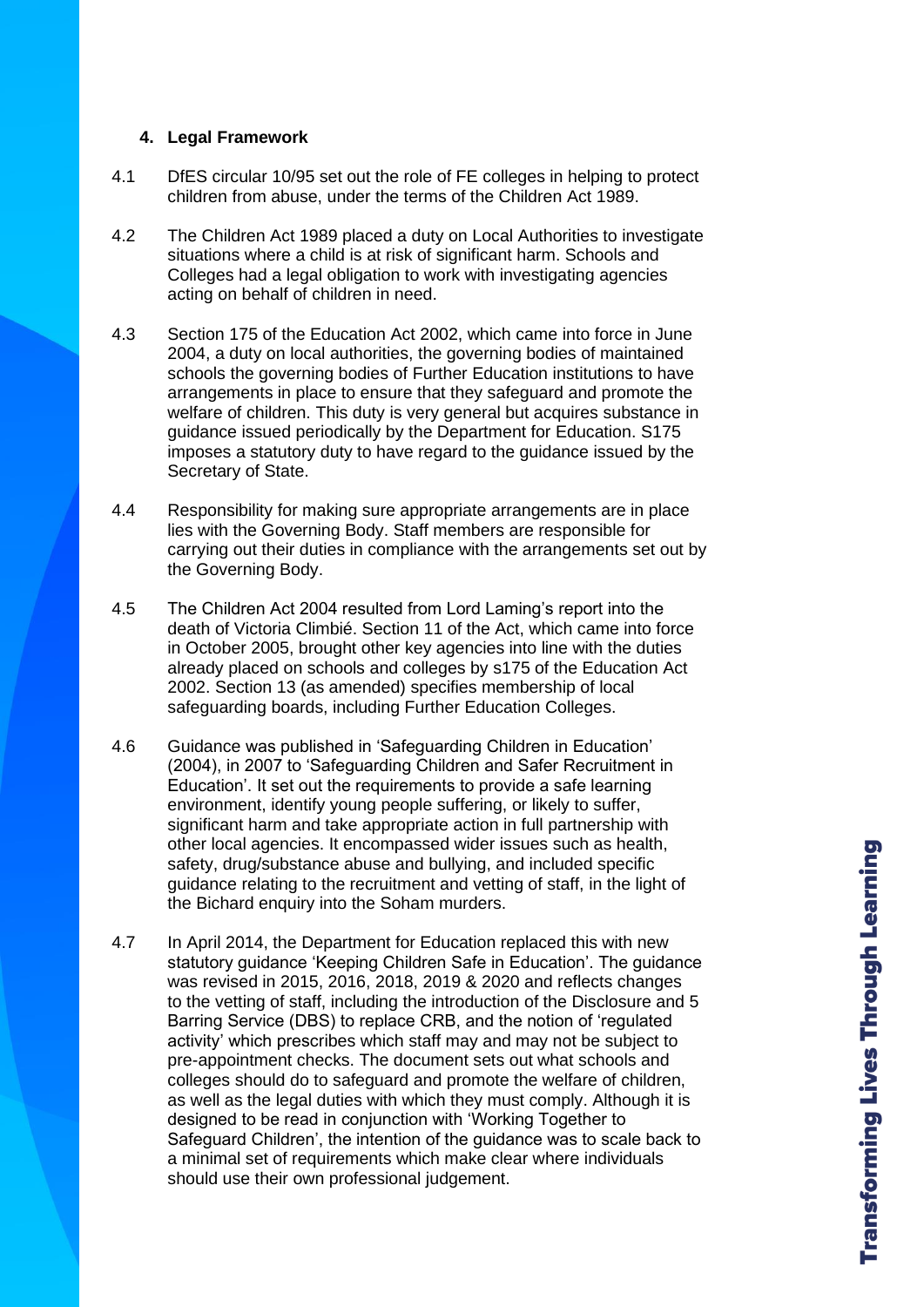- 4.8 This guidance has been updated for use from September 2018 which outlines what schools and colleges must do legally, as well as what they should be doing in order to create a safe environment.
- 4.9 The Protection of Freedoms Act 2012 changed the definitions of regulated activity and amended the provisions of the Safeguarding Vulnerable Groups Act 2006, which altered the definition of a vulnerable adult.
- 4.10 The Milton Keynes College Group is not an investigating agency. This function is carried out by local authority Children's Services, or other agencies with statutory powers (MASH etc).
- 4.11 There is a mandatory duty to report known cases of Female Genital Mutilation to the Police.
- 4.12 The Children Act 1989, and subsequent legislation and guidance, are concerned with the emotional, physical or sexual abuse or neglect of children, defined as under the age of 18. However, it is recognised that children acquire degrees of legal capacity (for example, the ability to give informed consent) and maturity prior to their 18th birthday, and also that there are adults over 18 who continue to be vulnerable due to a learning difficulty and/or disability. It is also acknowledged that additional barriers may exist when recognising the signs of abuse and neglect in children who have special educational needs and/or disabilities.
- 4.13 In February 2015 the Counter-Terrorism and Security Act placed on colleges identifies the duty to have due regard to the need to prevent people from being drawn into terrorist activity.

# **5. Local and National Safeguarding Priorities**

5.1 We participate in MK Together (previously known as the Milton Keynes Safeguarding Children Board) the College is mindful of the current local and national agenda, including drug and alcohol misuse, missing education, sharing self-generated indecent images, Child Sexual Exploitation (CSE), Child Criminal Exploitation (CCE), Female Genital Mutilation (FGM), Mental Health, Peer on Peer Abuse and Sexual Violence. The College also recognises its role in promoting the wellbeing of its students, and, through its tutorial framework, cross-college events and national campaigns, seeks to raise student awareness of safeguarding issues and develop resilience and protective behaviours.

### **6. Equality and Diversity Statement**

6.1 The Milton Keynes College Group is committed to the promotion and development of equality and diversity. We aim to provide a working and learning environment which values individuals equally and does not discriminate on any grounds including age, disability, race, sex (gender), sexual orientation, gender reassignment, religion or belief, marriage or civil partnership and pregnancy and maternity.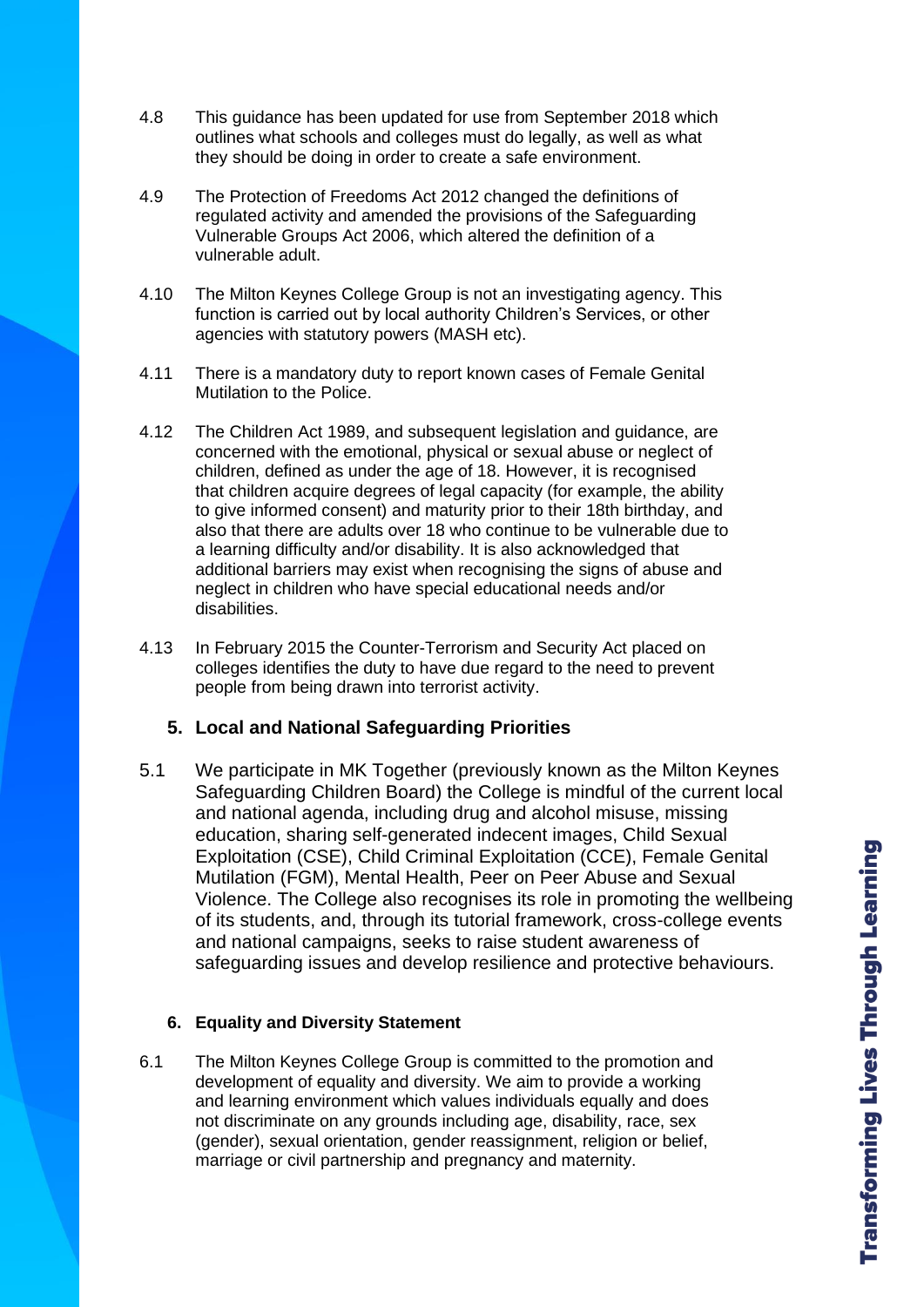- 6.2 This policy and procedure will be implemented in accordance with our policy on equality and diversity, and decisions/actions taken in relation to a potential safeguarding or child protection incident will not be influenced by the background or situation of any persons involved. Each case will be dealt with on its own merits.
- 6.3. This policy is subject to equality impact analysis.

### **7. Monitoring and Review**

- 7.1 Implementation of this policy will be monitored through termly committee meetings and an annual report to the Board of Governors.
- 7.2 The policy will be reviewed annually by The Milton Keynes College Group Safeguarding Strategy Group and agreed by the College Executive and Board of Governors**.**

### **8. Child Protection & Safeguarding Procedures**

These guidelines apply to all adults, including volunteers, working in or on behalf of the College.

*"Schools and colleges and their staff are an important part of the wider safeguarding system for children. This system is described in statutory guidance Working together to safeguard children. Safeguarding and promoting the welfare of children is everyone's responsibility. Everyone who comes into contact with children and their families has a role to play. In order to fulfil this responsibility effectively, all staff should make sure their approach is child-centred. This means that they should consider, at all times, what is in the best interests of the child.*

*No single practitioner can have a full picture of a child's needs and circumstances. If children and families are to receive the right help at the right time, everyone who comes into contact with them has a role to play in identifying concerns, sharing information and taking prompt action."*

Keeping Children Safe in Education DfE September 2020

It is commonly accepted that College staff spend so much time in contact with children that they are in a good position to discern whether they may be a victim of abuse or not. However, it is important to know what this abuse is and how it can be picked up on.

The four principal categories of harm suffered by children are set out in national guidance. These are used to assist those responsible for the welfare and protection of children to understand and recognise the symptoms of abuse. These definitions are available in annexe 3.

The diagnosis of abuse is difficult, even for experts. It is NOT the role of College staff to define or attempt to diagnose whether a child or vulnerable adult has suffered abuse within certain categories. An understanding of the categories is, however, important to enable staff to recognise symptoms of abuse.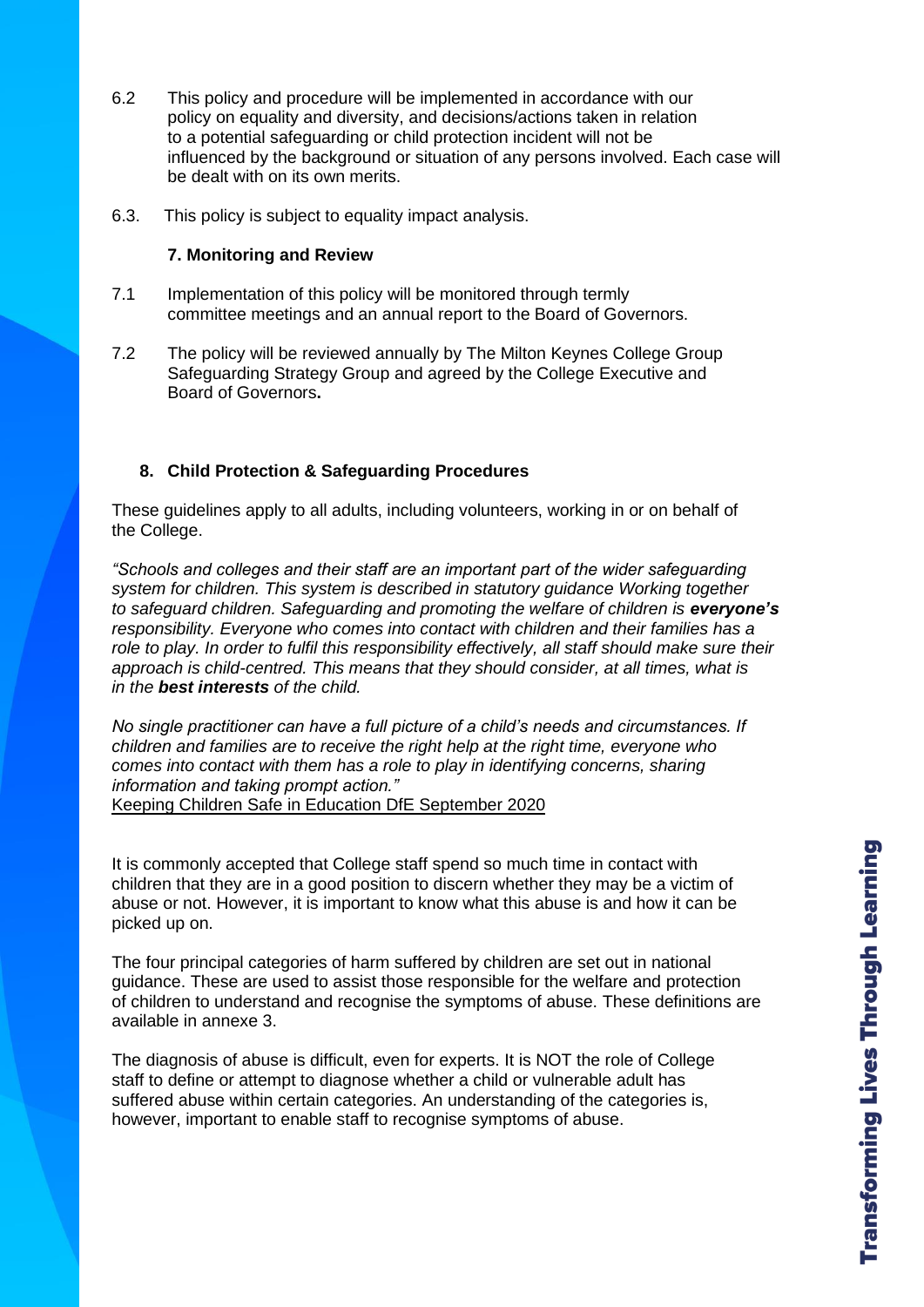### **9. Specific Safeguarding Issues**

- 9.1 All staff should have an awareness of safeguarding issues that can put children at risk of harm. Behaviours linked to issues such as drug taking, alcohol abuse, deliberately missing education and sexting (also known as youth produced sexual imagery) put children in danger.
- 9.2 All staff should be aware that safeguarding issues can manifest themselves via peer on peer abuse. This is most likely to include, but may not be limited to:
	- · bullying (including cyberbullying);
	- · physical abuse such as hitting, kicking, shaking, biting, hair pulling, or otherwise causing physical harm;
	- · sexual violence and sexual harassment;
	- · sexting (also known as Youth Produced Sexual Imagery)
	- · initiation/hazing type violence and rituals
	- · upskirting
- 9.3 All staff should be clear as to the college's policy and procedures with regards to Peer on Peer Abuse.
- 9.4 Expert and professional organisations are best placed to provide up-to-date guidance and practical support on specific safeguarding issues
- 9.5 Specific forms of abuse and safeguarding issues can include:
	- · Children and the court system
	- · Children missing from education
	- · Children with family members in prison
	- · Child criminal exploitation (CCE)
	- · Child sexual exploitation (CSE)
	- · County lines
	- · Domestic abuse
	- · Female Genital Mutilation (FGM)
	- · Forced marriage
	- · Homelessness
	- · Mental health
	- · So-called 'honour-based' violence
	- · Preventing radicalisation
	- · Peer on peer / child on child abuse
	- · Serious violence
	- · Sexual violence and sexual harassment between children in schools and colleges
	- · Upskirting

For more specific detail regarding the above categories, please see Annexe 3

### **10. Designated Staff**

10.1 A list of designated persons with responsibility for safeguarding and child protection is given at Annexe 1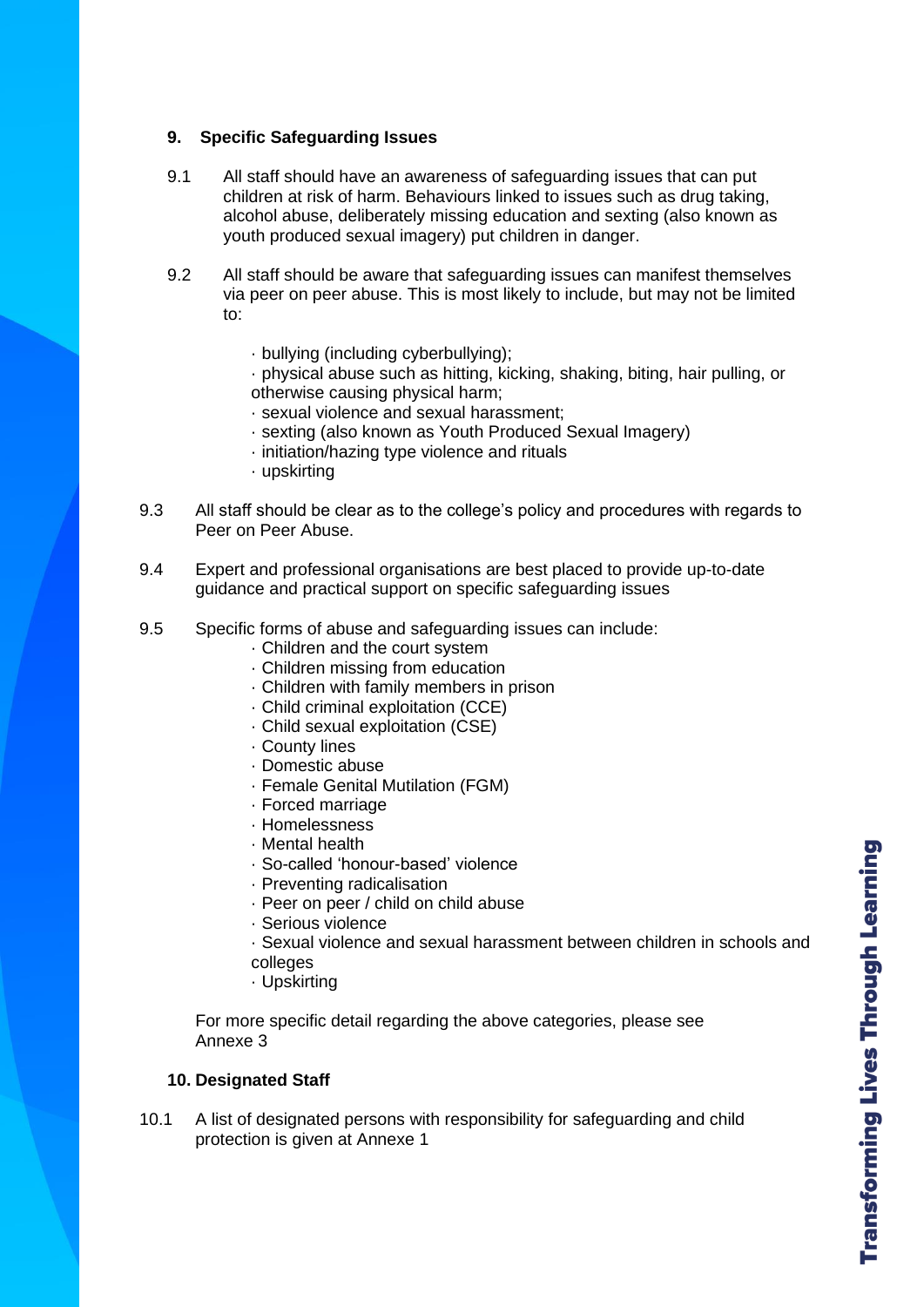10.2 There is a designated governor with specific responsibilities for safeguarding. The designated governor meets termly with the Safeguarding Lead and Head of Student Development and Support for safeguarding updates. The Safeguarding governor is responsible for ensuring the college has policies and procedures in place which are considered annually by the Board of Governors

### **11. Safeguarding Information for Students**

- 11.1. The College is committed to ensuring that students are aware of behaviour towards them that is not acceptable and how they can keep themselves safe. All students know that there is a Safeguarding Team. The College will inform students of whom they can talk to, both in and out of college, their right to be listened to and heard and what steps can be taken to protect them from harm. This information is delivered to students at the start of their course and reinforced throughout their programme of study via the Personal Development curriculum. This information is also available on the Moodle pages and the College website.
- 11.2 College's arrangements for consulting with and listening to students are through Student Forums (Student Voice).
- 11.3 Students are made aware of these arrangements via presentations, poster campaigns, information screens, the induction programme and College documents including programme handbooks.

### **12. Responding to a Disclosure or Suspicion of Abuse**

- 12.1 It is not the responsibility of the College's staff to investigate welfare concerns or determine the truth of any disclosure or allegation. All staff, however, have a duty to recognise concerns and maintain an open mind. Accordingly, all concerns regarding the welfare of students will be recorded and discussed with a member of the Safeguarding Team prior to any discussion with parents.
- 12.2 If, at any point, there is imminent a risk of serious harm to a child a referral should be made to children's social care immediately . Anybody can make a referral, however, this should be completed with guidance from a member of the Safeguarding Team. If the child's situation does not appear to be improving the staff member with concerns should press for re-consideration. Concerns should always lead to help for the child at some point.
- 12.3 Any member of staff who has knowledge of, or a suspicion that, a child / vulnerable adult is or has been suffering significant harm must refer their concern to a member of the Safeguarding Team immediately. In exceptional circumstances such as out of hours, if no designated staff member is available, this should be referred to the member of SLT on duty.
- 12.4 In exceptional circumstances where there is no member of the Safeguarding Team available, staff must ensure that the process for referring a student to external agencies is not delayed.
- 12.5 All allegations or suspicions must be taken seriously. The student must be advised that this information cannot be kept confidential and will be passed on to the Safeguarding Team in the first instance.
- 12.6 Staff training recognises the many possible perpetrators of abuse, including adults inside or outside College, peer on peer abuse and online.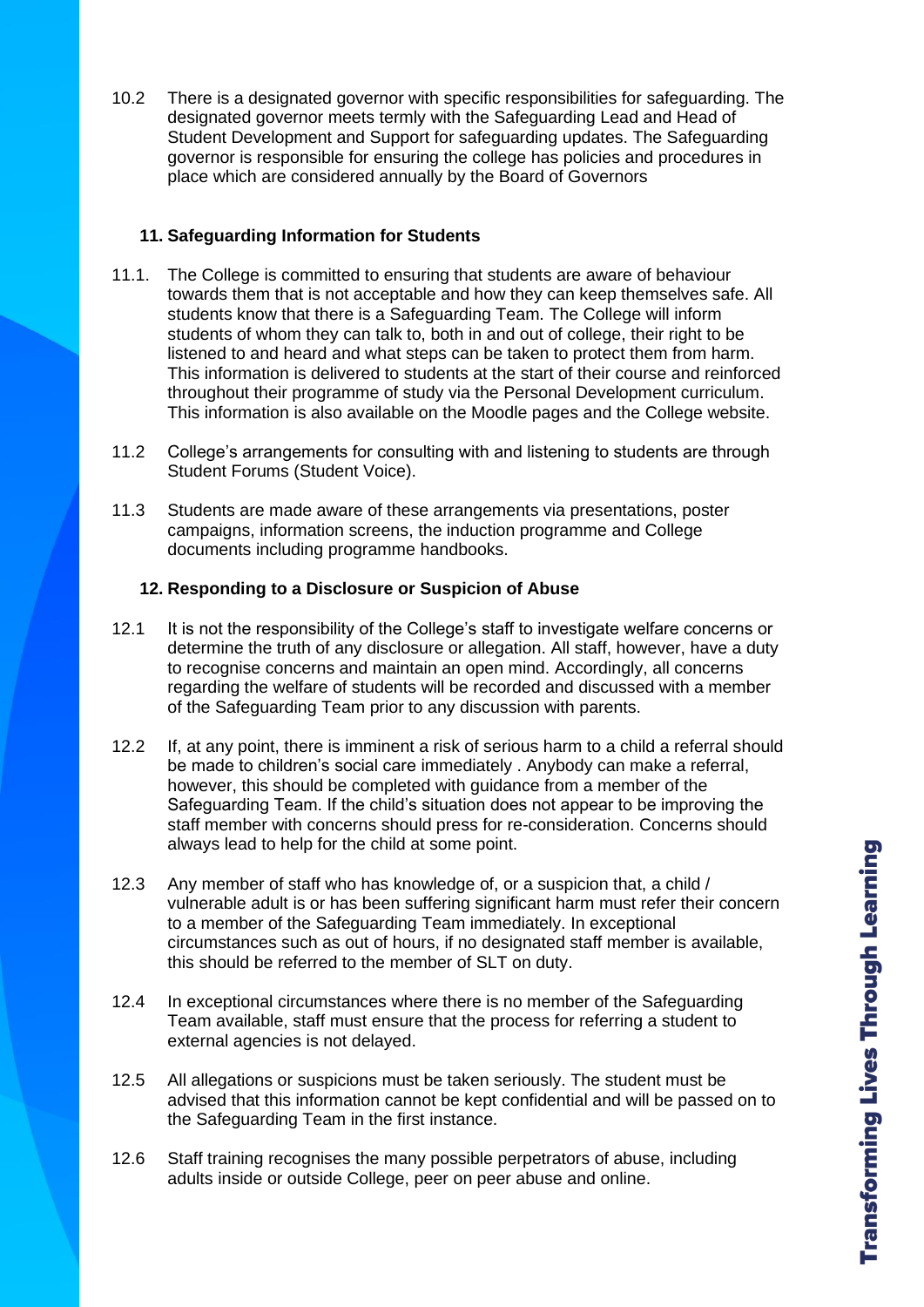- 12.7 Staff who receive an allegation or disclosure of abuse should make an immediate written record of the conversation via CPOMS as well as wellbeing referral if the student is not known to the wellbeing team. The following information should be included:
	- · date and time of report
	- · date, time and place of alleged abuse
	- · your name and name of complainant
	- · name of child alleged to have been abused, if different from above ·
	- nature of alleged abuse including perpetrator, if known
	- · description of any injuries observed, if any
	- · any other information given, including siblings, if relevant
	- · distinguish between observation, fact and opinion
	- · confirmation that the student has been advised of the next steps
- 12.8 Questions should be kept to the minimum required for clarity, and leading questions must be avoided.
- 12.9 It may also be appropriate to remind the student about the availability of the college Counselling Service or external helplines.
- 12.10 Staff should be aware that when making a safeguarding referral, they may be asked to contribute towards assessments by external agencies. This may include MASH referrals (MARF form).

### **13. Safeguarding Students Aged 16 and 17**

- 13.1 These students are covered in law by the Children Act. This means that allegations or suspicions of abuse must be taken seriously by the college and acted upon according to the procedure.
- 13.2 Concerns or suspicions must be referred to the Safeguarding Team even if the student's stated wishes are to the contrary. They will seek advice from the appropriate investigating agency and agree any further action which may be necessary. This may include a formal referral using the agency's referral paperwork.
- 13.3 Students aged 16 and 17 are encouraged to report the abuse, or give consent for a report to be made, to an investigating agency. This will usually be the Children's Services department in the area where the student lives, via the relevant Multi-Agency Support Hub (MASH). The student should be made aware that it may be necessary to report the abuse even without their consent.
- 13.4 The following issues are relevant:
	- · what are the wishes of the student?
	- · are younger siblings involved?
	- · is a criminal act being committed?
	- · is there immediate risk of significant harm?

### **14. Safeguarding Students with Special Educational Needs & Disabilities**

14.1 Children with special educational needs (SEN) and disabilities can face additional safeguarding challenges and these children can have additional barriers when staff are recognising abuse and neglect.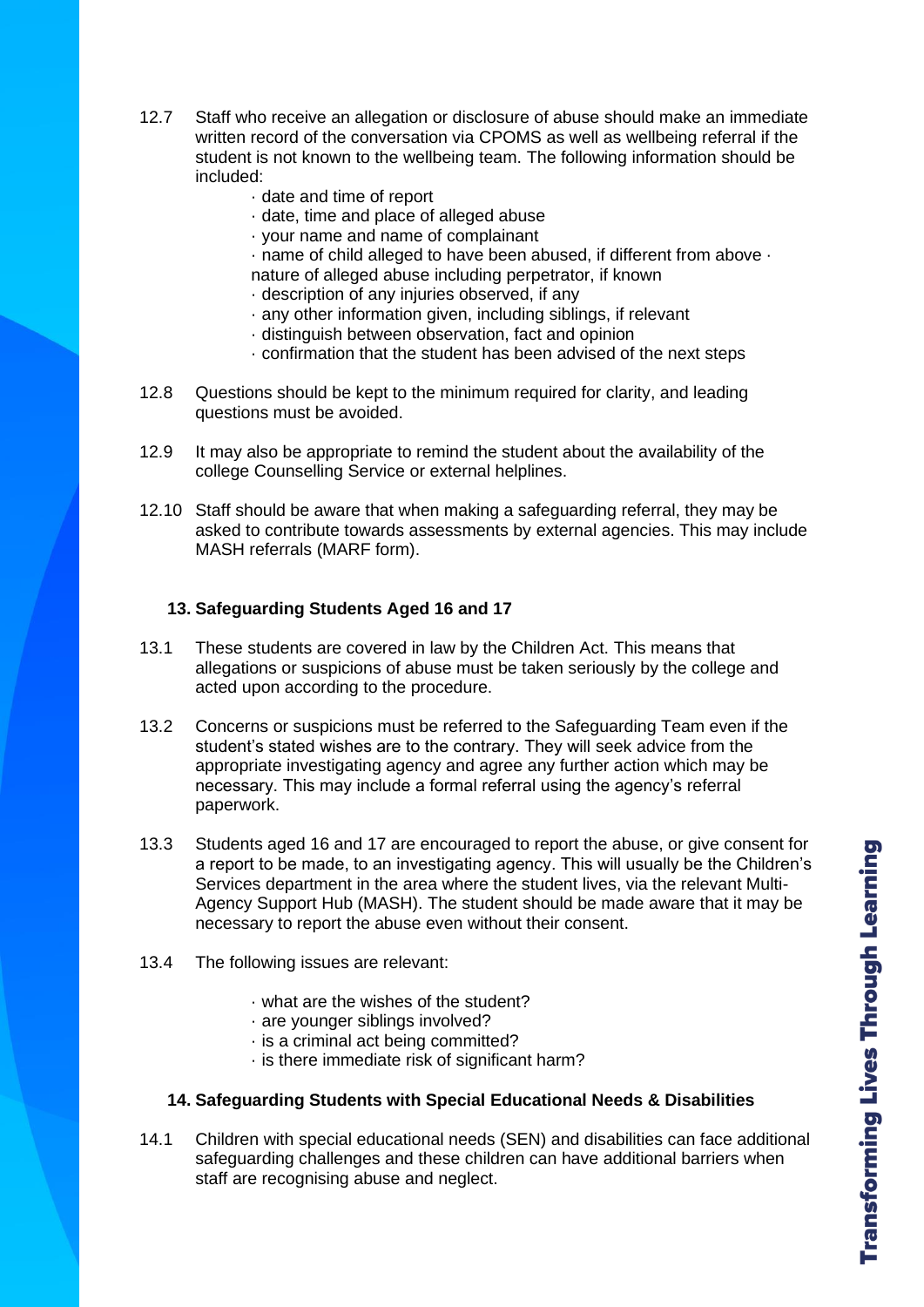### 14.2. These can include:

· assumptions that indicators of possible abuse such as behaviour, mood and injury relate to the child's disability without further exploration

· being more prone to peer group isolation than other children

· the potential for children with SEN and disabilities being disproportionally impacted by behaviours such as bullying, without outwardly showing any signs

· communication barriers and difficulties in overcoming these barriers.

14.3. To address these additional challenges, the Milton Keynes College Group have pastoral teams who support students with non-academic concerns including safeguarding risks. Additionally, staff working with students with SEND are able to access additional support from specialist teams to ensure that they are confident and comfortable in addressing emerging concerns.

### **15. Work Placements**

- 15.1 Staff responsible for co-ordinating work placements/work experience must have received the relevant training. They must take the safeguarding of students, whether children or vulnerable adults, into account at the planning stage when assessing the suitability of the placement and as part of the college's health and safety procedures. All placements must be assessed for safeguarding risks irrespective of the duration of the placement.
- 15.2 It is recognised that the employer has primary responsibility for the health and safety of the student, and the college must be assured that the employer understands and is managing the risks, including safeguarding, associated with young people in the workplace.
- 15.3 The statutory guidance specifies that colleges may not request enhanced DBS checks for staff supervising children aged 16 or 17 on work experience. However, if the person working with the student in the workplace is unsupervised and in frequent contact with them, the employer may be asked to ensure that that person is not on the barred list.
- 15.4 All students on work placement should have a regular point of contact within college, and be made aware that they can discuss with that person or with a Work Placement Coordinator should they have any concerns about their placement. Any concerns raised about their work placement or any suspicions of abuse must be reported to the Safeguarding Team immediately and procedures followed.
- 15.5 Students should be appropriately prepared for their work placement to ensure they understand how to keep themselves safe (protective behaviours) as well as their own responsibilities to others in the work place.
- 15.6 Where a student's placement is classed as 'regulated activity', the student will normally be required to have an enhanced DBS check.

### **16. Working with Employers (Apprenticeship Provision)**

16.1 Employers have a responsibility to safeguard their students and the procedure they should follow if they have concerns for a student can be found on the College's website. Employers will be provided with the web link to the Safeguarding policy within their Apprenticeship Training Agreement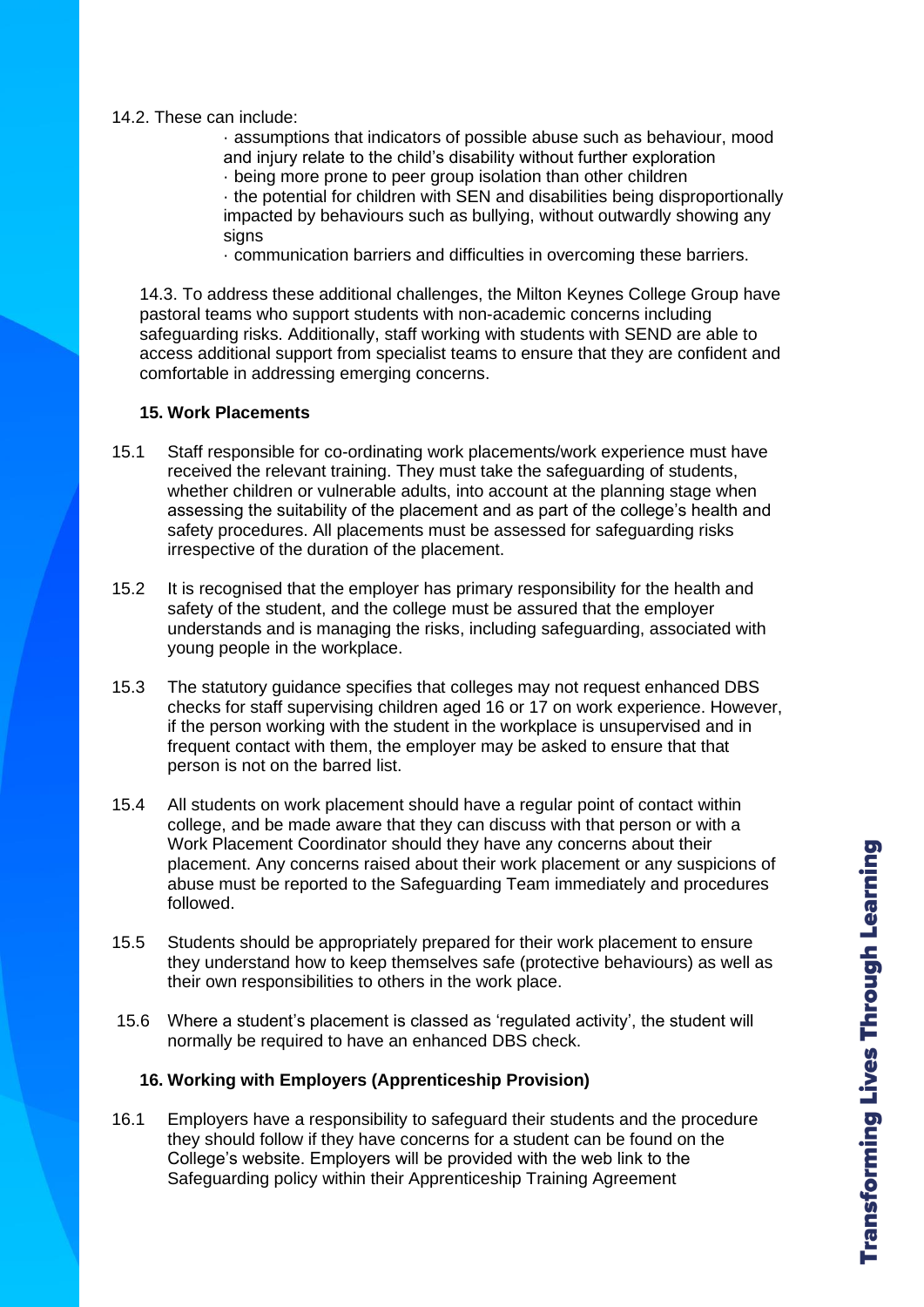16.2 A number of safeguards will be in place to support the apprenticeship provision including:

> · Risk Assessment process of employers linked to Health and Safety and Equality and Diversity

- · Sharing the College's safeguarding procedures and guidelines with
- employers and ensuring they have read it
- · Risk assessing ex-offenders process.

### **17. Partnerships with Others**

17.1. The College recognises that it is essential to establish positive and effective working relationships with other agencies e.g. Local Authority, Multi-Agency Safeguarding Hub (MASH), Police, Health, National Youth Advocacy Service, Youth Agencies, Local counselling agencies, CAMHS, MK Together, The Safeguarding Children Partnerships, GFE Safeguarding Network and the Prevent Teams.

### **18. Supporting the Student and Partnership with Parents & Carers**

- 18.1 The College recognises that the child's/young person's welfare is paramount, however good child protection practice and outcomes rely on a positive, open and honest working partnership with parents/carers.
- 18.2 Whilst we may, on occasion, need to make referrals without consultation with parents/guardians, we will make every effort to maintain a positive working relationship with them whilst fulfilling our duties to protect any student.
- 18.3 We will provide a secure, caring, supportive and protective relationship for the student.
- 18.4 Students will be given a proper explanation (appropriate to age and understanding) of what action is being taken on their behalf and why.
- 18.5 We will endeavour always to preserve the privacy, dignity and right to confidentiality of the student and parents/carers. The Designated Safeguarding Lead or Deputy Designated Safeguarding Lead will determine which members of staff "need to know" personal information and what they "need to know" for the purpose of supporting and protecting the child/young person.

### **19. Information Sharing**

- 19.1 Information sharing is vital in identifying and tackling all forms of abuse
- 19.2 Whilst the Data Protection Act 2018 places duties on organisations to process personal information fairly and lawfully and to keep the information they hold safe and secure, this is not a barrier to sharing information where the failure to do so would result in a child being placed at risk of harm. Fears about sharing information cannot be allowed to stand in the way of the need to promote the welfare and protect the safety of children.
- 19.3 Where children leave the school or college, the Designated Safeguarding Lead should ensure their child protection file is transferred to the new school or college as soon as possible, ensuring secure transit, and confirmation of receipt should be obtained.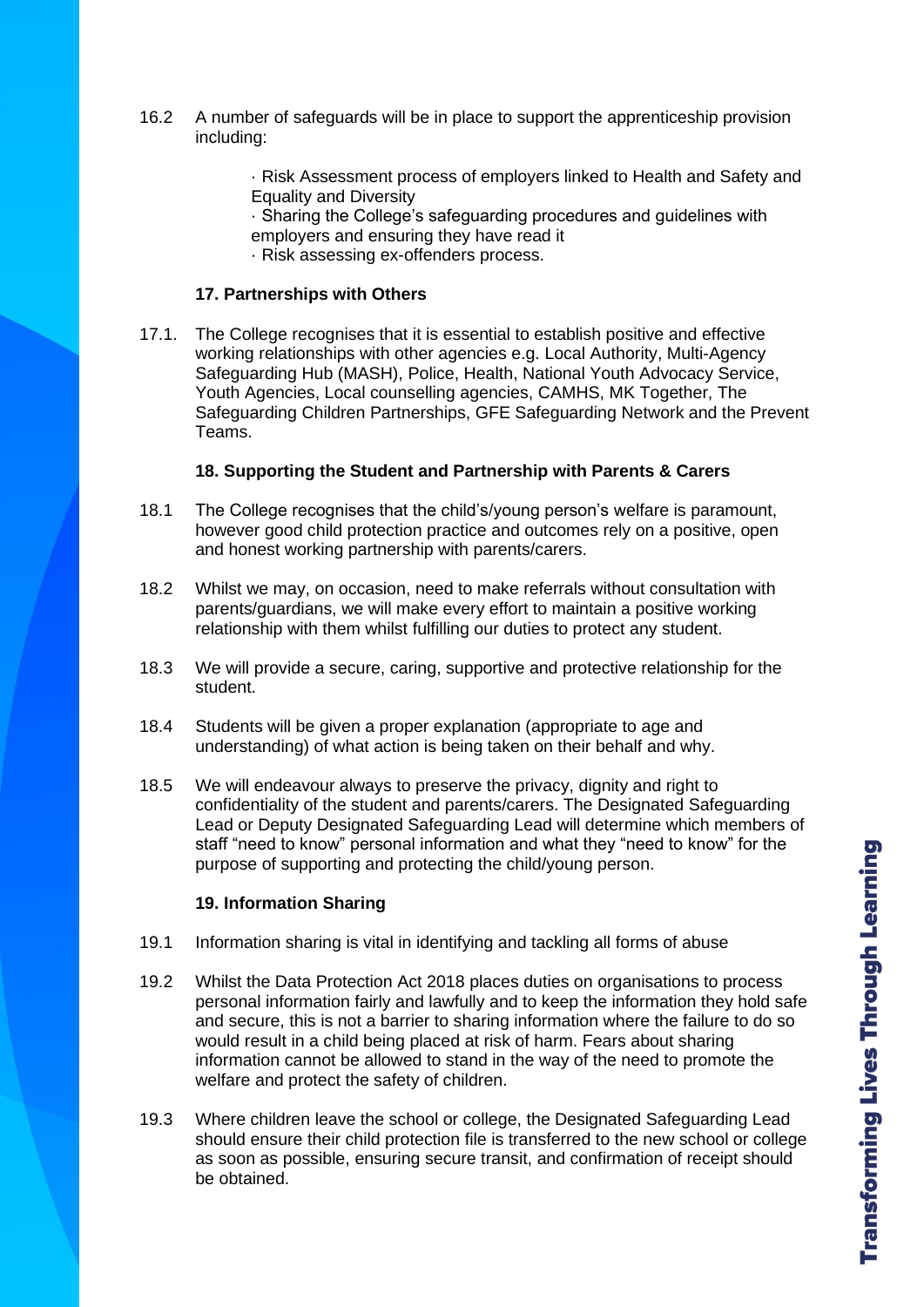19.4 In addition to the child protection file, the Designated Safeguarding Lead should also consider if it would be appropriate to share any information with the new school or college in advance of a child leaving. For example, information that would allow the new school or 16 college to continue supporting victims of abuse and have that support in place for when the child arrives.

### **20. Confidentiality**

- 20.1 A good working relationship between staff and students depends, to a large extent, on the establishment of trust. This may be described as a 'confidential relationship'. However, guarantees of absolute confidentiality will not be given as it may prove necessary to make a referral to an appropriate agency.
- 20.2 If a student discloses abuse to a member of staff, it is important that the boundaries of confidentiality and the need to pass on that information are explained to the student. It is often easier to explain to the student that you have a responsibility to pass on information on certain matters than to get into a situation where you break confidence.
- 20.3 The college counsellor works to the British Association for Counselling and Psychotherapy ethical framework. This allows the counsellor to break confidentiality in exceptional circumstances, with or without the student's consent if necessary where, in her/his professional judgement:

· there is a serious risk of the student harming themselves or being harmed

- · there is a serious risk of another person being harmed
- · there is a risk of a serious crime being committed.

# **21. Record Keeping**

- 21.1 All wellbeing concerns and safeguarding referrals will be confidentially recorded on CPOMS. These will be detailed, accurate and include a full audit trail.
- 21.2 All written records must be passed to the Safeguarding Team.
- 21.3 Records will be kept securely, and held until the student's 25th birthday (or, for vulnerable adults, for 3 years after the end of the academic year in which the referral was made).
- 21.4 Records are confidential. They may be accessed by the subject of the record but not by any third party other than a Designated Safeguarding Lead and/or the originator.
- 21.5 Staff must not retain any records relating to a safeguarding issue.

# **22. Safer Recruitment of Staff**

- 22.1 The college undertakes best endeavours to ensure that its employees are fit to work with children and vulnerable adults.
- 22.2 The college has safer recruitment procedures in place to prevent unsuitable people from working with children and vulnerable adults and promote safe practice.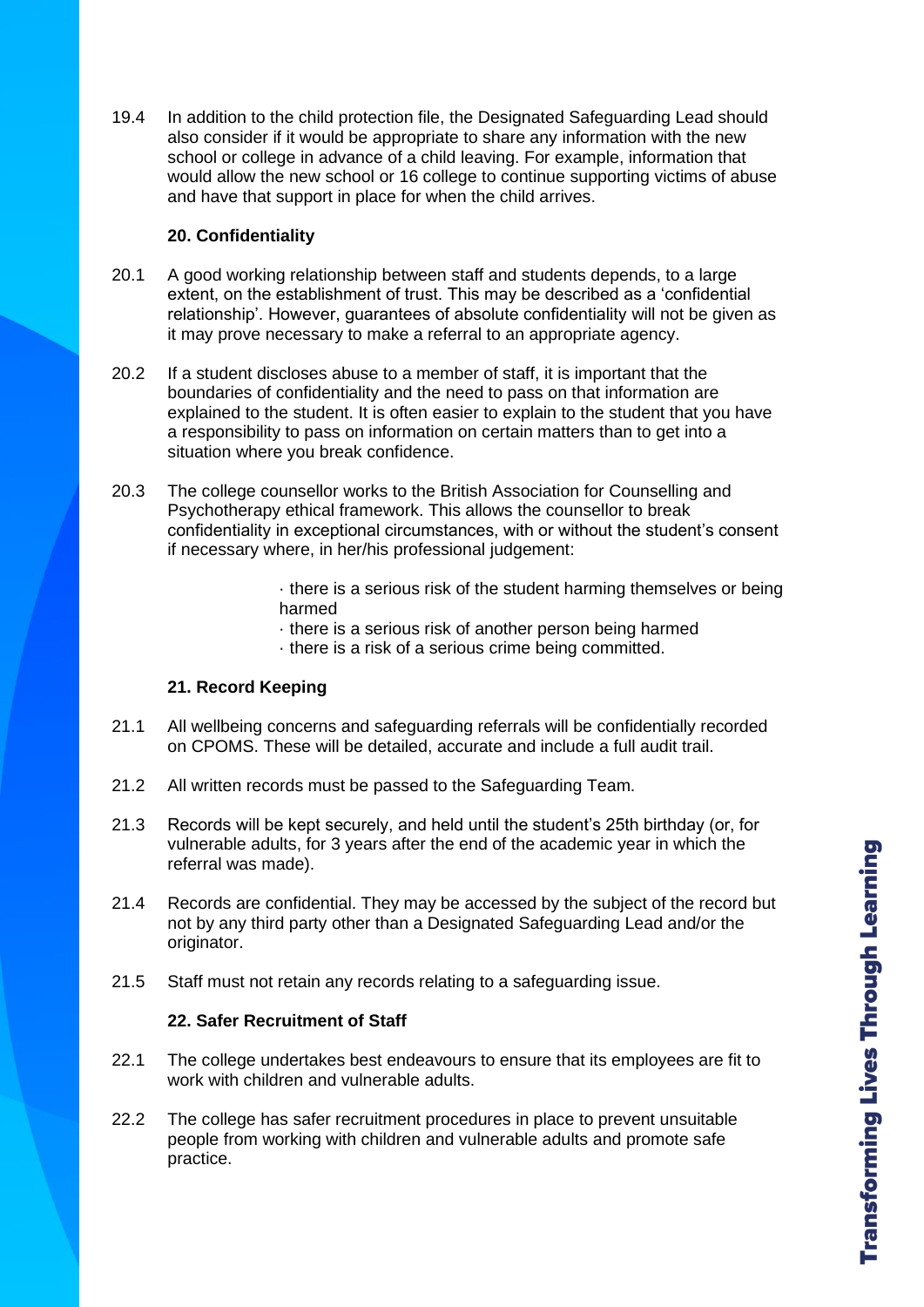- 22.3 Changes to the Protection of Freedoms Act which came into force in September 2012 have resulted in a new definition of regulated activity which determines when disclosure and barred list checks may be undertaken.
- 22.4 'Keeping Children Safe in Education' (2020) describes the checks that are, or may be, required for any individual working in college.
- 22.5 The measures to be taken in respect of staff, volunteers, contractors and others who may come into contact with our students are listed at Annexe 7
- 22.6 In accordance with the regulations, a single central record is kept of all checks and disclosures carried out.

### **23. Training of Staff**

- **23.1** Designated staff receive multi-agency safeguarding training every 2 years, and their knowledge and skills are refreshed regularly, and at least annually, to ensure they are up-to-date with developing local and national priorities.
- 23.2 All other staff and governors receive mandatory training as part of their induction and refreshed every year, to ensure they are aware of their safeguarding responsibilities and of the college's policies and procedures. The training includes recognising signs of abuse, and recording and reporting suspected abuse. They receive updates on safeguarding and child protection at least annually.
- 23.3 All staff are required to read Part 1 and Annexe A of Keeping Children Safe in Education (2020) and the Professional Boundaries document.
- 23.4 All staff should be familiar with 'What to do if you are worried a child is being abused'.

### **24. Safe Practice**

- 24.1. The College ensures that all staff are safe and aware of behaviours which should be avoided.
- 24.2. Safe working practice ensures that all staff:

· are responsible for their own actions and behaviour and should avoid any conduct which would lead any reasonable person to question their motivation and intentions

· work in an open and transparent way

· discuss and/or take advice from the Designated Safeguarding Lead or Deputy over any incident which may give rise to concern

· record any incidents or decisions made

· apply the same professional standards regardless of gender, sexuality or ethnicity

· are aware that breaches of the law and other professional guidelines could result in criminal or disciplinary action being taken against them

· undertake appropriate risk assessments for their work area

### **25. Allegations of Abuse against Staff**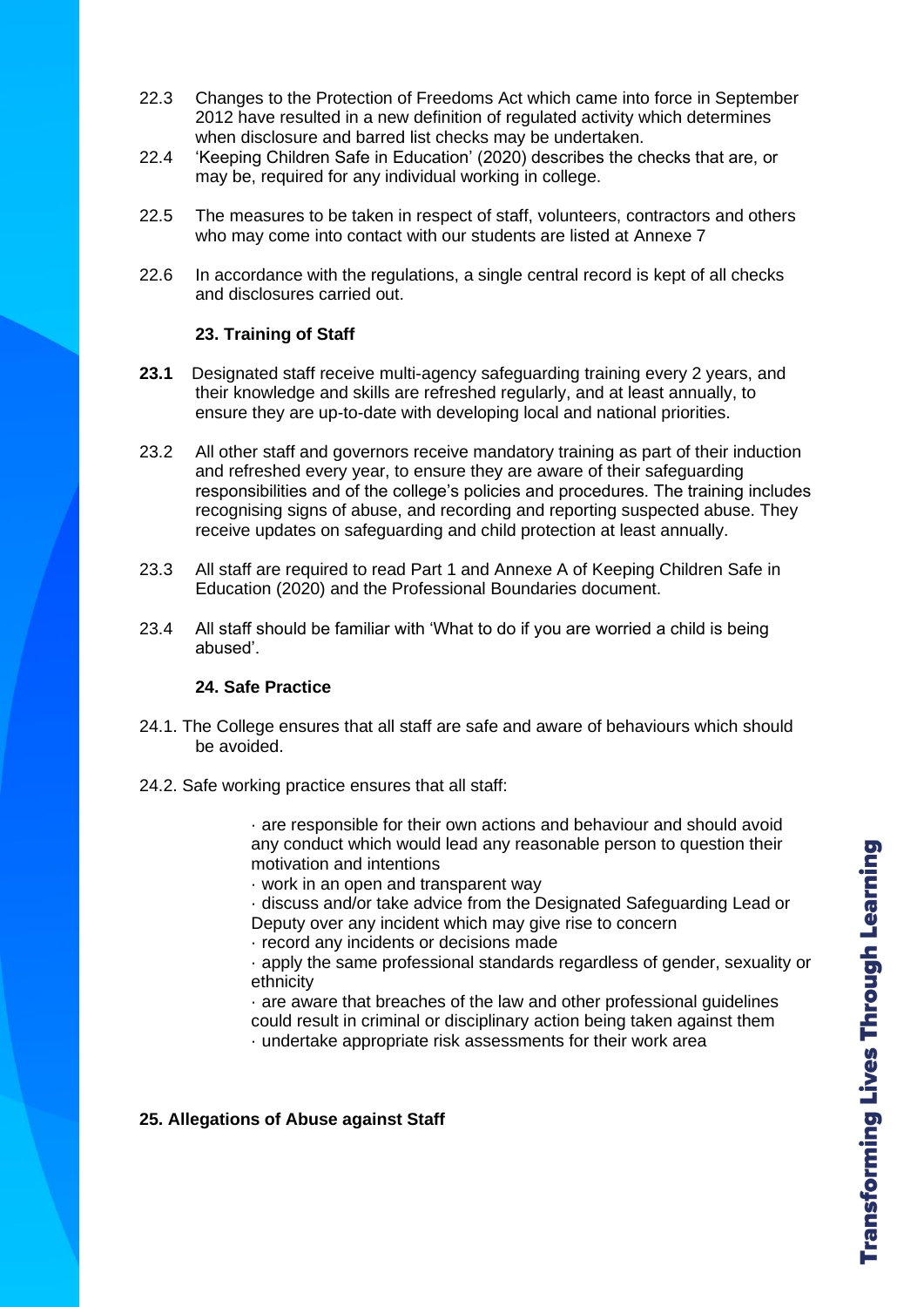- 25.1 The college has in place Professional Boundaries which clearly sets out expectations in terms of staff behaviours and provides guidance to staff on keeping themselves safe. Nevertheless, allegations against staff may occur.
- 25.2 All allegations and concerns will be taken seriously and dealt with according to the relevant statutory guidance.
- 25.3 Where an allegation of abuse is made against a member of staff, the relevant disciplinary procedures may be invoked as well as reporting the case to the appropriate authorities, normally the Local Authority Designated Officer (LADO). Following this, any investigation taken under MK Together procedures must take precedence over internal college procedures.
- 25.4 Any such allegation must be reported to the Safeguarding Team, as soon as possible. The Designated Safeguarding Lead will refer the matter to the HR Department who will, if appropriate, report it to the LADO.
- 25.5 If an allegation of abuse is made against a designated member of staff, the allegation must be referred directly to the HR Department who will report the matter to the appropriate authorities. An allegation against the Principal must be dealt with by a member of the Board of Governors.
- 25.6 Where an allegation is made by a student aged 18+, it will be investigated through internal college procedures, unless the student is deemed to be a vulnerable adult.
- 25.7 If it is subsequently found that a student has made a false allegation, or that the allegation was prompted by the student's inappropriate behaviour, the matter will be investigated through the Student Disciplinary Procedures.

### **26. Support for Staff**

- 26.1. This policy document is available to all staff via Connect and the college websites. An up to date list of the Safeguarding team is available on Connect and on display within key areas of each site.
- 26.2 Where a member of staff finds a disclosure particularly distressing, they may wish to seek support through the Employee Assistance Programme (EAP) provided through Health Assured. Details of the EAP are available on or from Human Resources. Alternatively, they may talk through their concerns with a Designated Safeguarding Lead or with Human Resources.
- 26.3. Professional Boundaries document are in place and was developed in consultation with staff. It outlines expected standards of conduct for staff when working with children and vulnerable adults, and provides support and guidance on professional boundaries and keeping themselves safe.

# **27. Safeguarding Groups**

27.1. A cross-college safeguarding committee meets three times per year. It includes representation from across the college including the Designated Safeguarding Lead, Head of Student Development and Support, the Designated Governor and representatives from teaching and support areas.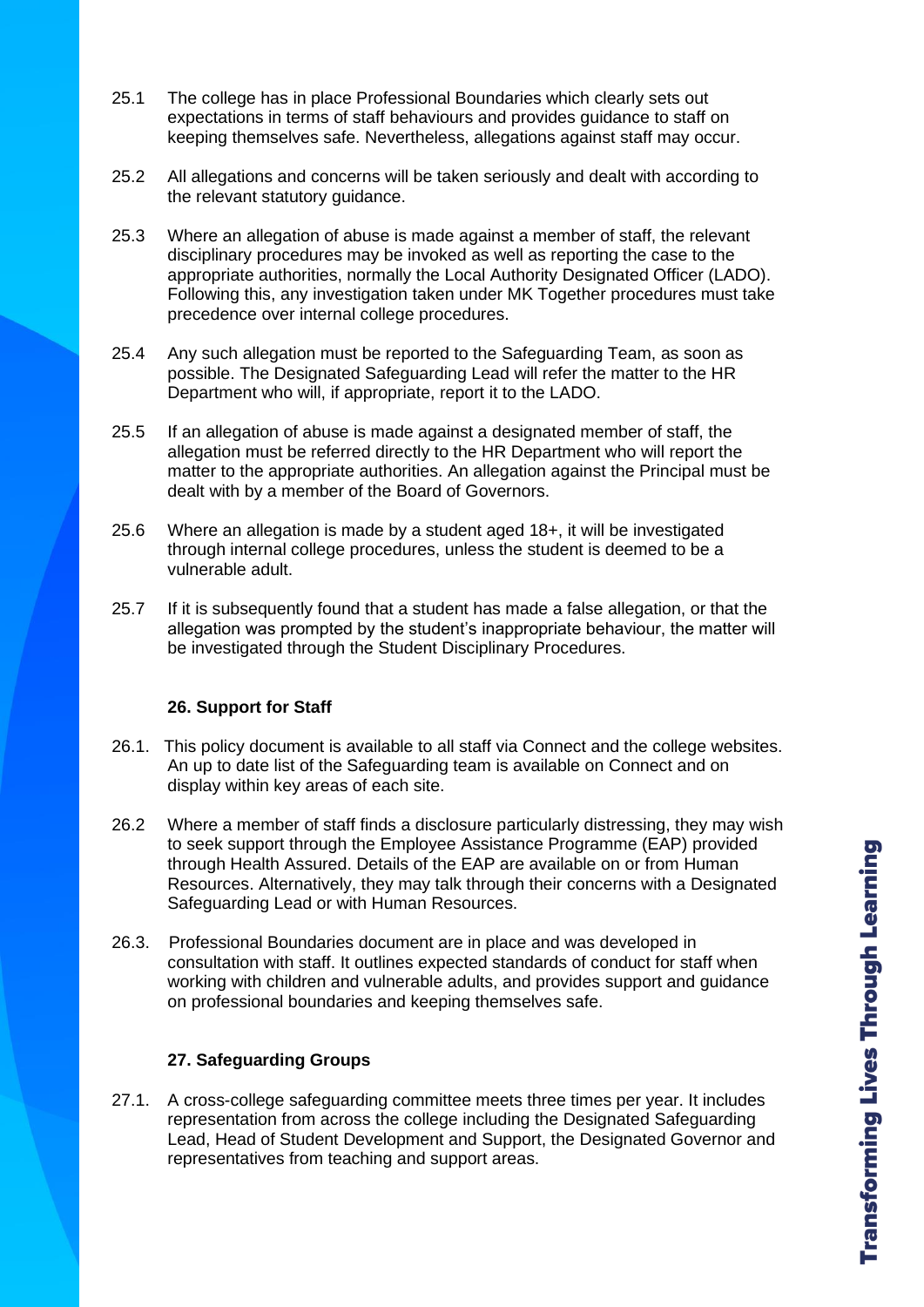- 27.2 The group reports to the college Executive and its terms of reference include monitoring the effectiveness of the college's safeguarding arrangements, advising on the development and review of related policies, and developing a safeguarding plan.
- 27.3 The safeguarding group concerns itself with the wider safeguarding agenda which includes matters such as bullying, internet safety, safe learning environments, drug and alcohol misuse, and student awareness of personal safety.
- 27.4 The local designated safeguarding teams for meet termly to share best practice, develop, review and ensure consistency of procedures, and to consider feedback from MK:Together (previously known as the local safeguarding children board.)

### **28. Preventing Violent Extremism – The 'Prevent' Agenda**

- 28.1 The Counter-Terrorism and Security Act (2015) places duties on the college to take best endeavours to prevent students from being drawn into terrorist and extremist activity, and statutory guidance is in place. In College, Prevent is embedded within our safeguarding procedures, and this document should therefore be read in conjunction with the Prevent Strategy.
- 28.2 Staff and Governors will be trained through the Workshop for Raising Awareness of Prevent (WRAP) programme.
- 28.3 Staff should be aware of the signs of extremism and report any such concerns through the safeguarding process. The College will take such concerns and take action as is necessary, including referring to our local Police contacts, the Channel panel, the multi-agency support hub and/or providing support through our own internal structures.
- 28.4 The College will also promote the ethos of the 'Prevent' agenda by encouraging free and open debate but challenging extreme views. Through its classroom practice, theme weeks and induction activities, it will encourage equality of opportunity and celebrate diversity.
- 28.5 The College will not host or allow its premises to be used by extreme groups and will seek to prevent the distribution of extreme literature. Promotion of any organisations linked to violent extremism is contrary to the values of the College and would constitute misconduct.
- 28.6 Computer searches will be monitored via Smoothwall. Where appropriate, key strokes these will be investigated.

### **29. Peer on Peer abuse**

- 29.1 Children can abuse other children. This is generally referred to as peer on peer abuse and can take many forms. This can include (but is not limited to) bullying (including cyberbullying); sexual violence and sexual harassment; physical abuse such as hitting, kicking, shaking, biting, hair pulling, or otherwise causing physical harm; sexting and initiating/hazing type violence and rituals.
- 29.2 There is no clear boundary between incidents that should be regarded as abusive and incidents that should be dealt with by the College's behavioural and disciplinary systems. If one child or young person causes harm to another, this should not necessarily be dealt with as abuse: unkindness, physical fighting and harassment between children are not always or inevitably seen as child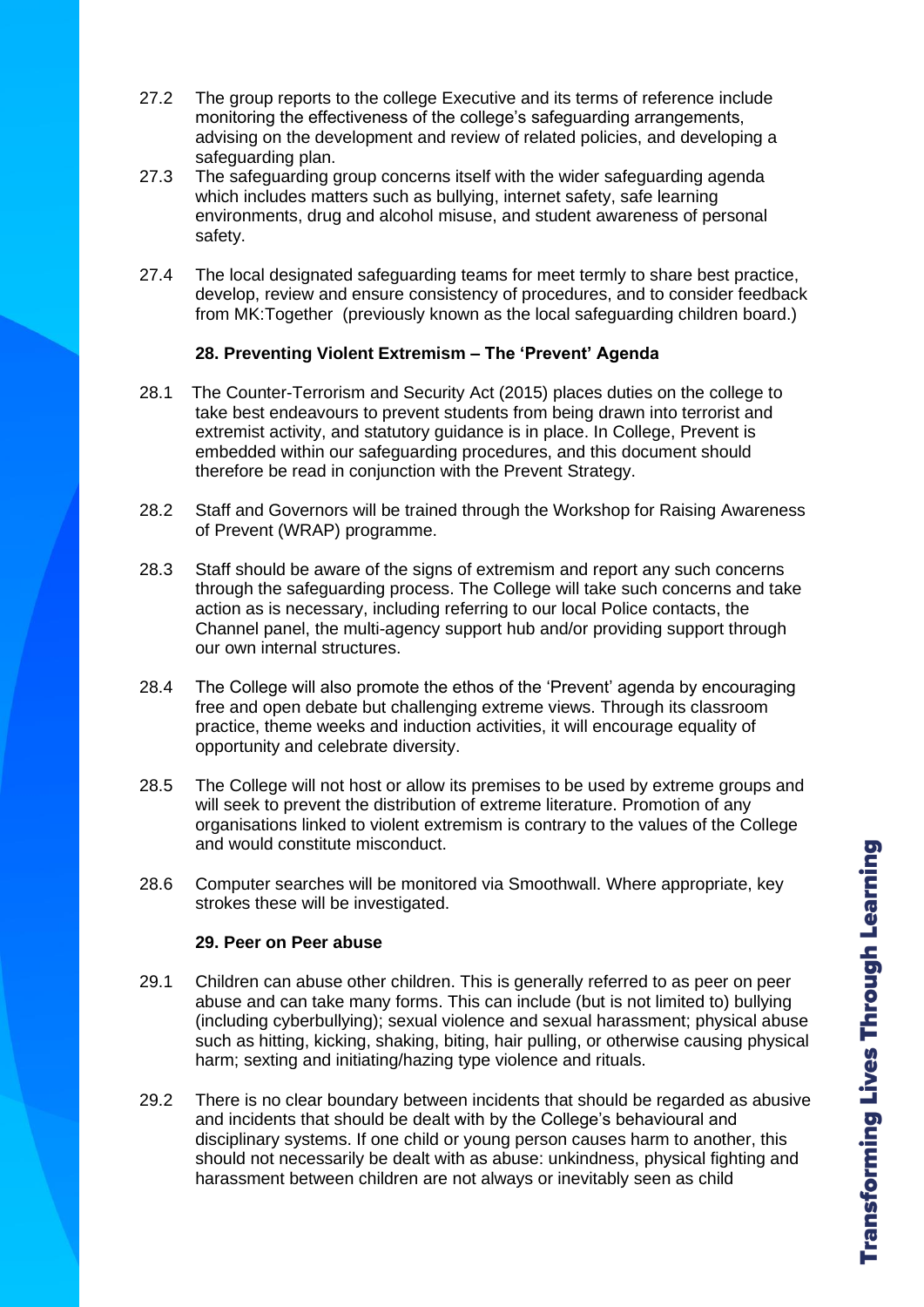protection issues. However, it may be appropriate to regard peer on peer behaviour as abusive if harm is caused because:

> · There is a significant power imbalance between the young people concerned. The abuse of children is often constructed around an age differential between the abuser and the abused, but in cases of peer-onpeer abuse this may not always be the case. In such circumstances, power imbalances can manifest in other ways, for example gender, social status within peer groups, intellectual ability, physical development, economic wealth, social marginalisation and so on. It is important to note that the perpetrator and/or victim may well be subject to power imbalances with other individuals in an incident of abuse and so it is important to investigate any incident as fully as possible.

> · The perpetrator has repeatedly tried to harm one or more other children.

· There are concerns about the intention of the alleged perpetrator. If evidence suggests that there was an intention to cause severe harm to the victim, this should be regarded as abusive whether severe harm was caused or not.

### **30. Students with Social Worker Involvement**

- 30.1 The Safeguarding Team will hold information on students where there has been social worker involvement to ensure that any decisions can be made in the best interests of the child's safety, welfare and educational outcomes.
- 30.2 This information will be used to inform decisions about safeguarding and promoting welfare

### **31. Students Requiring Mental Health Support**

- 31.1 The College recognises that mental health problems can, in some cases, be an indicator that a child has suffered or is at risk of suffering abuse, neglect or exploitation. Milton Keynes College has a Wellbeing Team which staff can refer to if they are concerned about a student wellbeing.
- 31.2 The College has a Readiness to Learn Policy to ensure that these students are not disadvantaged in any way and that reasonable adjustments can be made to their programme of study as far as practicable.
- 31.3 The College has a team of Mental Health First Aiders to support the health and wellbeing of this cohort of students. A full list can be found on the college Intranet. The College is continuously building a range of resources for staff and students to support good mental health.
- 31.4 A pyramid of need is utilised to determine the level and frequency of support required. There are pathways in place to ensure that students are able to access appropriate services, including external referrals. Support also includes access to Togetherall, an online peer to peer support platform monitored and supervised by clinicians.

**32. Looked After Children / Children in Care / Previously Looked After / Leaving Care**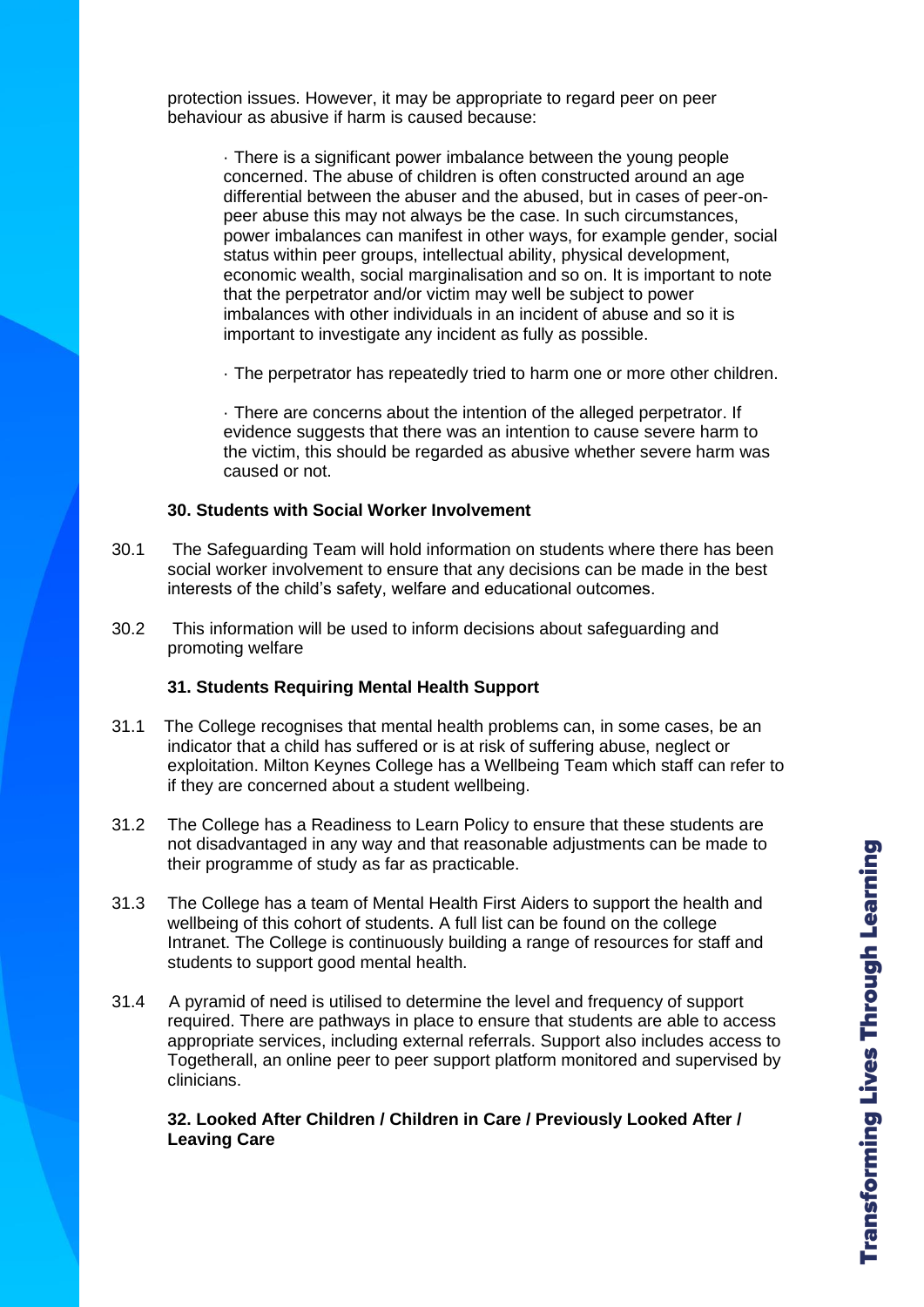- 32.1 Local Authorities work closely with the Colleges to promote the educational achievement of Looked after Children / Children in Care / Previously Looked After and Leaving Care.
- 32.2 Looked After Children are regularly supported by a team of external agencies and have a Personal Education Plan (PEP). The PEP is used to support the personalised learning of the child – both academically and otherwise. Staff will be asked to contribute to the PEP and where possible, attend meetings regarding that student.
- 32.3 Looked After Children / Children in Care / Previously Looked After / Leaving Care must be regularly monitored and supported whilst they are at College. Staff will be required to provide updates to the Designated Teacher for Looked after Children.
- 32.4 Attendance for Looked After Children / Children in Care will be monitored weekly via attendance updates from MIS
- 32.5 The Designated Teacher for Looked after Children will meet on a regular basis with the Virtual School Head to promote the educational achievement of this group of vulnerable students

### **33. Complaints about the handling of a Safeguarding Issue**

33.1 Any complaint about the handling of a safeguarding issue can be made directly to the Principal & Chief Executive, Governor Champion for Safeguarding, or to the Local Authority through the Multi Agency Safeguarding Hub [\(children@milton-keynes.gov.uk\)](mailto:children@milton-keynes.gov.uk). The College's Complaints Policy and Procedures can be used when making a complaint.

33,2 Minimum Expectations

Any complaints will be acknowledged within one working day of receipt.

Wherever possible the College will aim to resolve any complaints to the satisfaction of all parties within 10 working days.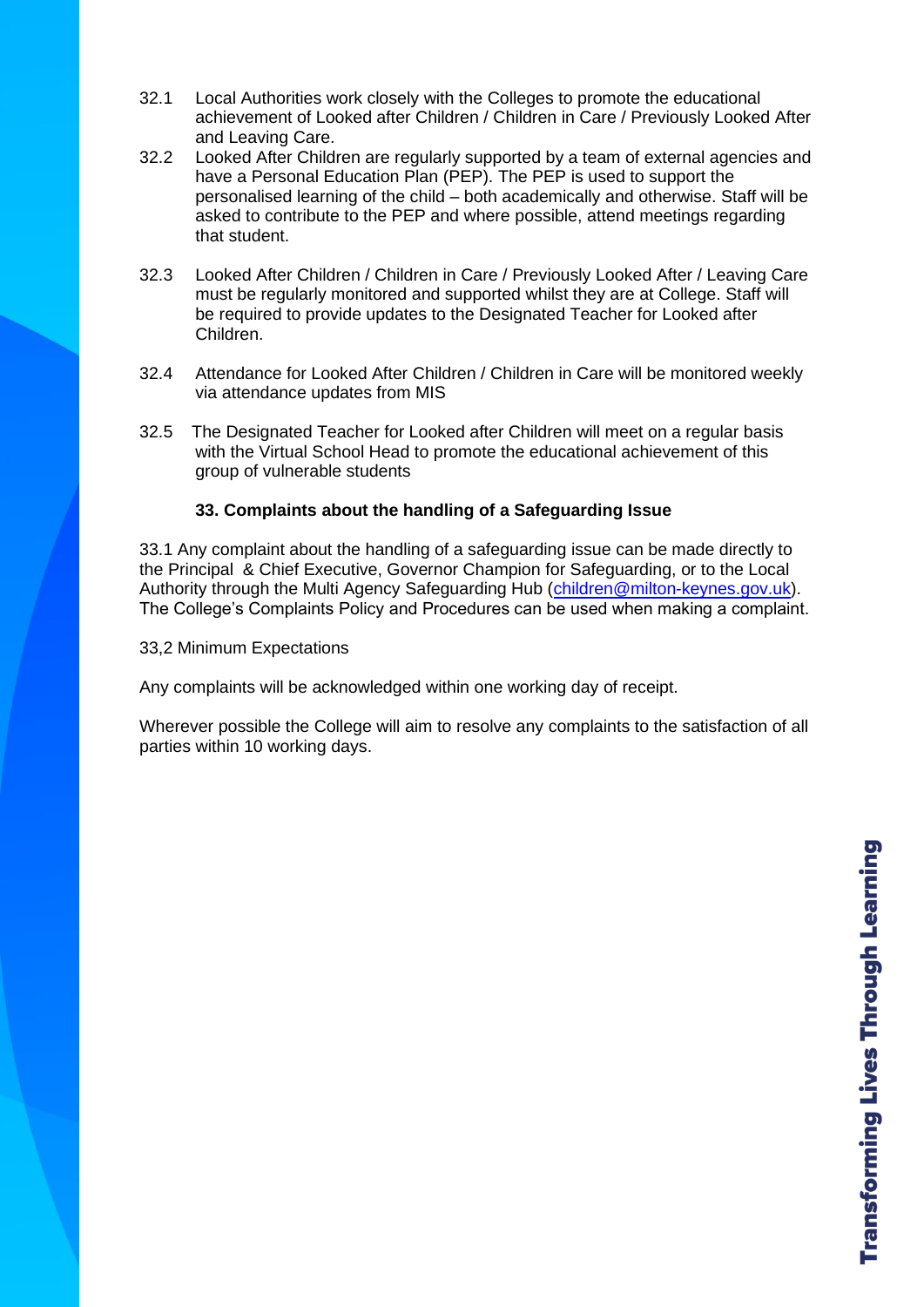# **Safeguarding:**

# **PROCEDURES FOR THE PROTECTION OF CHILDREN AND YOUNG PEOPLE**

# **CONTENTS**

Annexe 1 **-** Designated staff with responsibility for protecting children and young people

Annexe 2 - Guidance for handling disclosure of abuse and procedure for reporting concerns

Annexe 3 - Definitions of Vulnerable Students

Annexe 4- Definitions of Abuse and Neglect Annexe 5 - Mental Health Guidance

Annexe 6 – Flowchart for reporting concerns about safeguarding children and young people

# **ANNEXE 1**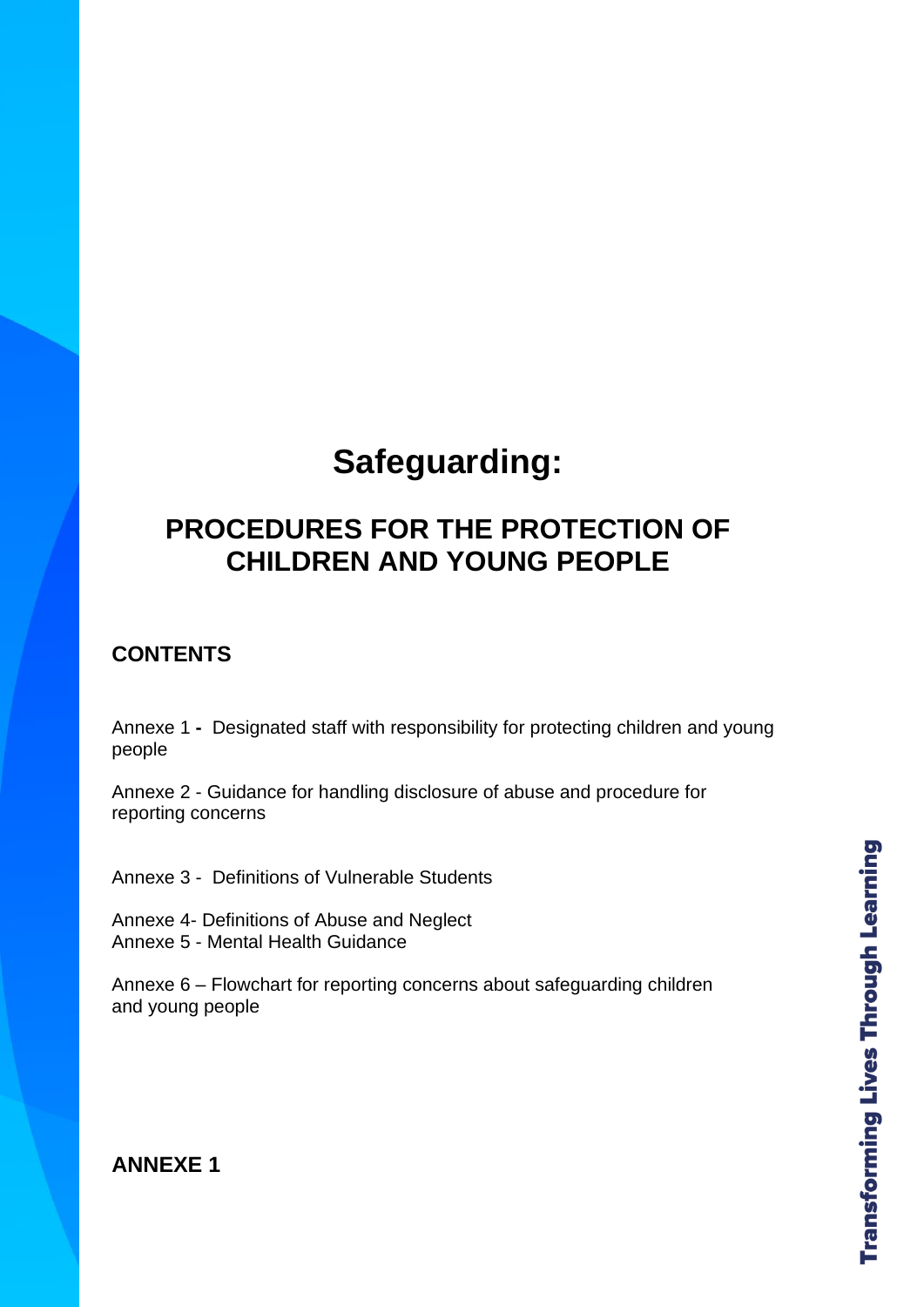# **DESIGNATED STAFF WITH RESPONSIBILITY FOR SAFEGUARDING CHILDREN AND YOUNG PEOPLE**

# **Senior Member of Staff with Lead Responsibility**

The designated senior member of staff with lead responsibility for safeguarding children and young people is the Lead Safeguarding Officer; she/he will be deputised for by other designated members of staff drawn from senior management and suitably experienced staff. A team of suitably trained designated safeguarding officers will be drawn from across the College curriculum and business partner areas. The wider designated safeguarding team have a key responsibility for raising awareness, within the staff, of issues relating to the welfare of children and young people, and the promotion of a safe environment for children and young people within the College.

Designated members of staff receive training in safeguarding children and young people and inter-agency working, as required by the MK Together and will receive refresher training at least every two years. The Team is required to keep up to date with developments in safeguarding children and young people as required.

Designated staff are responsible for:

- overseeing the referral of cases of suspected abuse or allegations to the Milton Keynes Multi-Agency Safeguarding Hub (MASH) using the appropriate document Multi Agency Referral Form and CAF;
- maintaining a proper record of any safeguarding children and young people referral, complaint or concern (even where that concern does not lead to a referral) using the CPOMS recording and reporting system;
- ensuring that parents of children and young people within the College are aware of the College's Policy for the Protection of Children and Young People;
- liaising with the MASH, Milton Keynes Children and Young People's Service and other appropriate agencies;
- liaising with secondary schools which send pupils to the College to ensure that appropriate arrangements are made for those pupils;
- ensuring that the College works with employers and training organisations that provide apprenticeships and/or work placements for children or young people from the College to ensure that appropriate safeguards are in place;

• ensuring that all staff receive training in safeguarding children and young people,

- and that refresher training takes place every two years and that they receive updating annually;
- the designated senior member of staff will provide information on an annual basis to the Board of Governors setting out how the College has discharged its duties. He/she is also responsible for reporting deficiencies in procedure or policy identified by MK:Together (previously known as Local Safeguarding Children Board) to the Board of Governors at the earliest opportunity.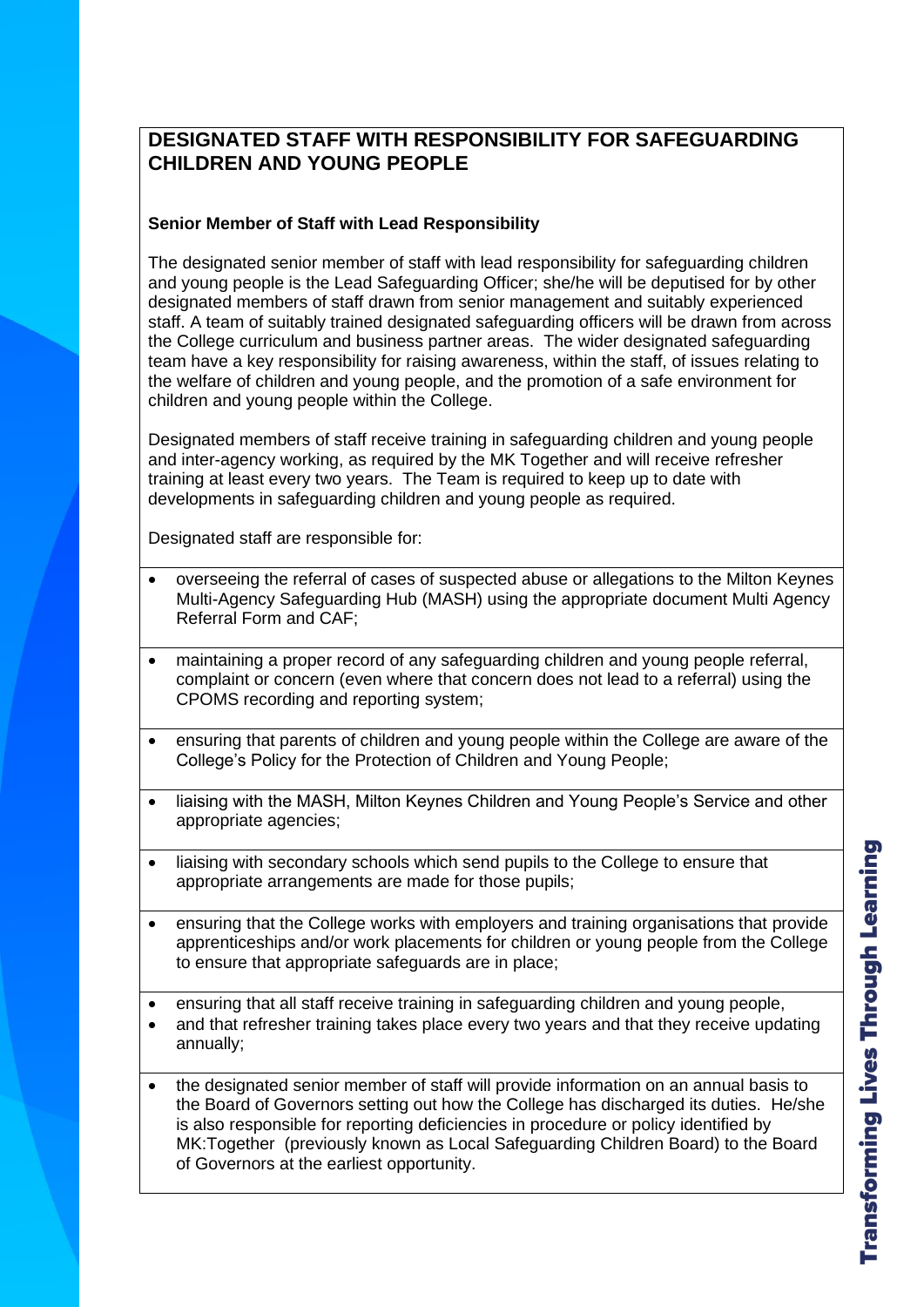### **Safeguarding Children and Young People Designated Staff Team**

Lindsey Styles, Director CEO's Office Chaffron Way Campus, 01908 686166 email: [lindsey.styles@mkcollege.ac.uk](mailto:lindsey.styles@mkcollege.ac.uk)

Amy Langford Head of Student Development and Support 01908 684437 Email: [amy.tremble@mkcollege.ac.uk](mailto:amy.tremble@mkcollege.ac.uk)

Jenny Worby, Safeguarding Coordinator and Deputy lead 01908 684210 Email- jenny.worby@mkcollege.ac.uk

### **Wider Safeguarding Team**

The wider safeguarding team consists of 15 members of staff based across the campus sites. These staff have undertaken designated training - contact details are available on the staff intranet.

These designated staff will:

- know how to make an appropriate referral to the Multi-Agency Safeguarding Hub (MASH) using the appropriate documentation, Multi Agency Referral Form (MARF);
- be available for consultation and be able to provide advice and support to other staff on issues relating to safeguarding children and young people;
- have skills of listening to children and young people studying at the College;
- will deal with individual cases, including attending strategy meetings, case conferences and review meetings as appropriate;
- have received training in safeguarding children and young people and inter-agency working, as required by MK:Together (previously known as the Local Safeguarding Children's Board), and will receive relevant refresher training at least every 2 years or as required;

will have the ability to record appropriately using CPOMS;

• will ensure that the young person and the member involved in the procedure are aware of the support provided by the College or relevant external services.

• Make relevant referrals to the Mental Health and Wellbeing Team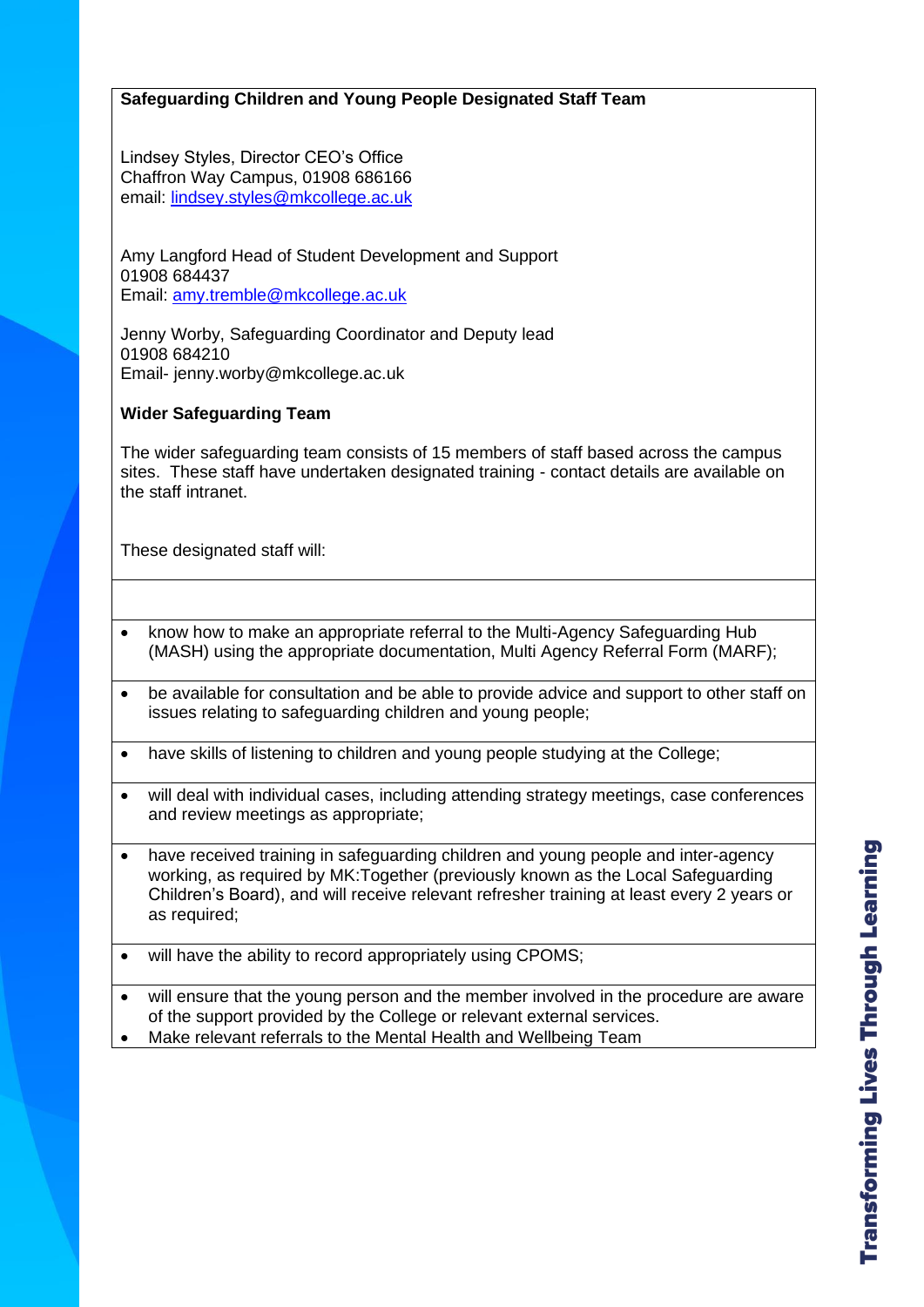# **Governor Champion for Safeguarding Children and Young People**

The Governor Champion is responsible for liaising with the Principal and the Lead safeguarding officer over matters regarding safeguarding children and young people, including:

- ensuring that the College has procedures and policies which are consistent with MK:Together (previously known as the Local Safeguarding Children's Board) procedures;
- ensuring that the Board of Governors annually reviews the College's Policy for the Protection of Children and Young People;
- ensuring that the Prevent policy is consistent with Government legislation and is complied with by all staff;
- ensuring that all staff have read and understood part 1 and annexe 1 of Keeping Children Safe in Education 2019
- ensuring that the Board of Governors is informed annually of how the College and its staff have complied with the Policies, including but not limited to, a report on the training that the staff have undertaken.

The Governor Champion is the contact person for liaison between agencies such as the police and the Children's Services in connection with allegations against the Principal or the designated senior member of staff with lead responsibility. This will not involve undertaking any form of investigation, but will ensure good communication between the parties and provide information to assist enquiries.

To assist in these duties, the Governor Champion shall receive appropriate interagency training as directed by MK:Together (previously known as the Local Safeguarding Children's Board.)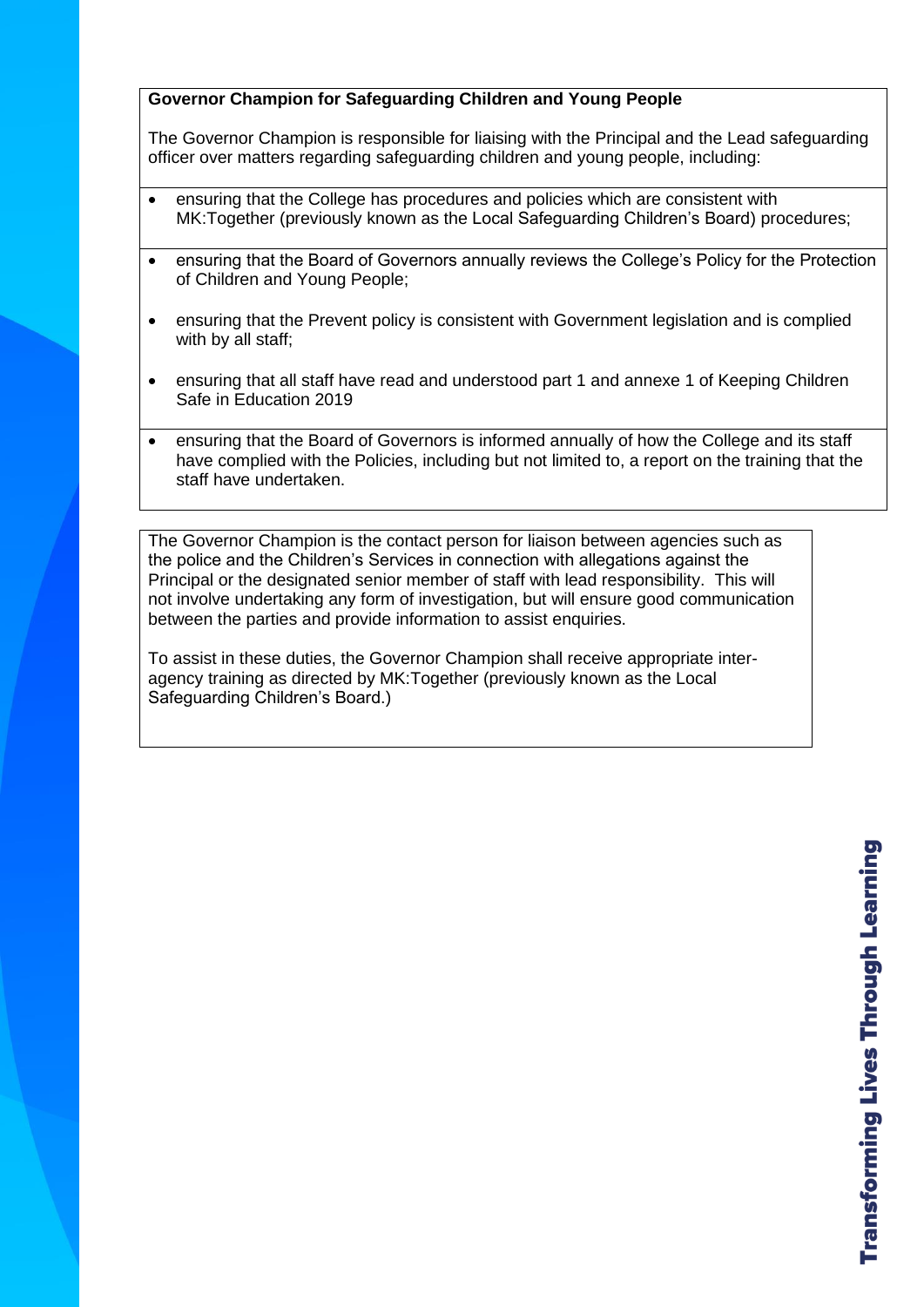# **ANNEXE 2 GUIDANCE FOR HANDLING DISCLOSURE OF ABUSE AND PROCEDURE FOR REPORTING CONCERNS**

Staff should **NOT** investigate concerns or allegations themselves, but should report them immediately to a designated member of staff. In the event of any emergency situation staff should contact the Milton Keynes, Multi-Agency Safeguarding Hub directly (01908 253169) or contact the police (999)

When a young person makes an allegation of abuse, the member of staff who receives it should:

- reassure the young person that they have done the right thing;
- listen and not interrupt;
- **not** promise the young person that they will keep the matter **confidential.** Explain to him/her that you must report the matter to a member of the College's designated safeguarding team as this is your legal duty, if you are in doubt as to whether the matter is a safeguarding issue, check with one of the designated safeguarding team members.
- let the individual finish speaking and then only ask questions if you are still unsure whether this is a safeguarding children and young people issue;
- note, this is not an investigation; simply establish the key facts, remember Listen, Recognise, Respond, Refer
- only ask simple, open, non-leading questions. For example, if a young person tells you they have been hurt, ask, 'Can you describe how that happened?' rather than 'Did someone hit you?'
- accept what the young person is saying and do not offer an alternative interpretation of the alleged events;
- once concerned enough to raise the matter with a designated member of staff, do not ask any more questions;
- write down what has been said immediately afterwards, to the best of your memory, in the words used by the young person and you.
- **not** ask the person to sign anything at this stage;
- note anything about the young person which may be connected, for example, any visible injuries including the position and description;
- verbally report the matter to a designated member of staff as soon as possible and within 24 hours (if you are unable to contact a member of the Designated Team please contact any member of the Senior Leadership Team;
- if in doubt, seek advice from one of the designated members of staff;
- complete documentation and submit to a designated member of staff.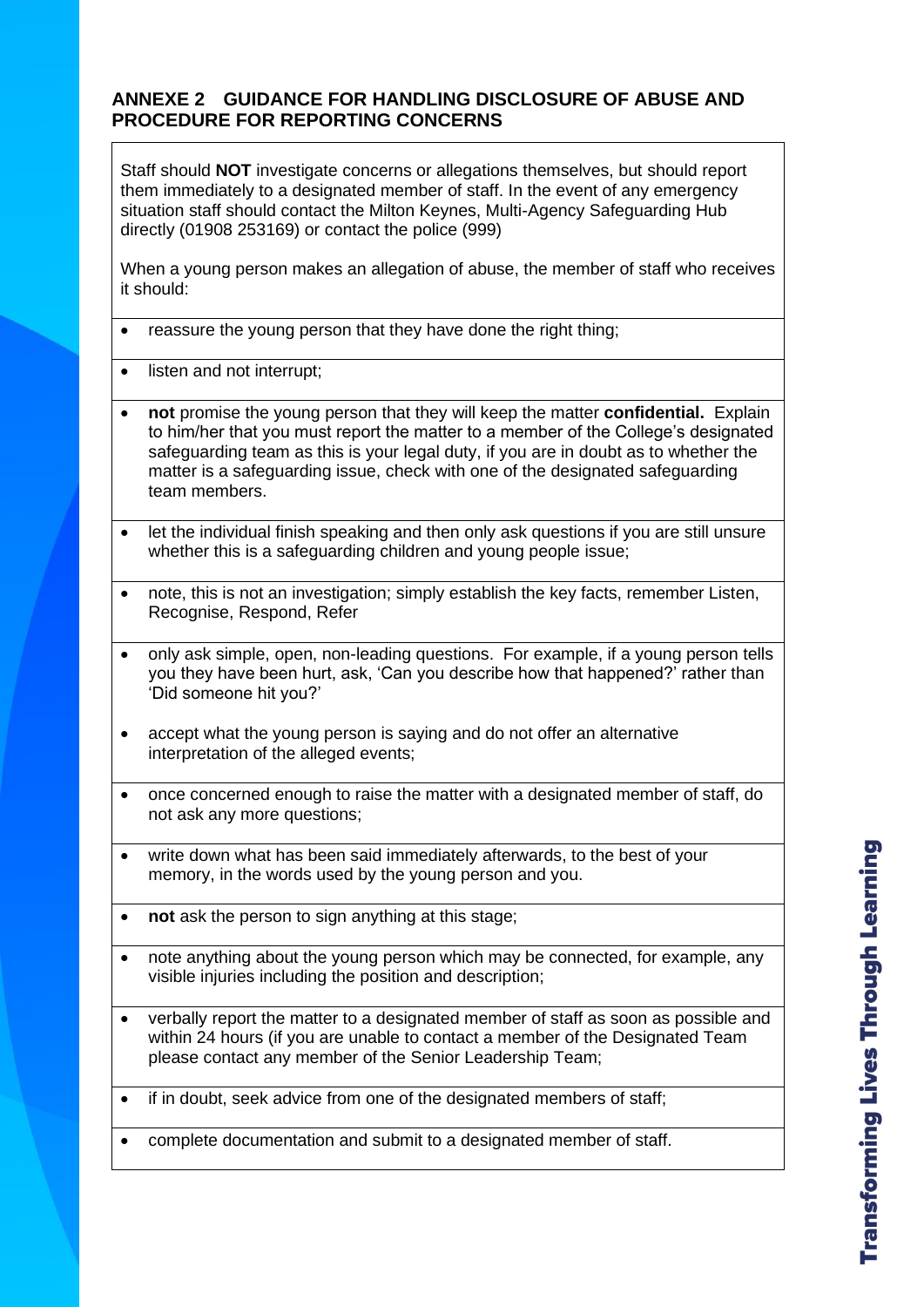Once you suspect any abuse or extremism/radicalisation you should immediately contact a member of the wider designated safeguarding team or the lead(s) safeguarding officer initially by telephone outlining what has been disclosed or what you have overheard or what your suspicion is. You should also contact them if you know or suspect that a member of staff or student has a previous history of abuse of children, young people or vulnerable adults.

# **ANNEXE 3 DEFINITION OF VULNERABLE STUDENTS**

Vulnerable children and young people include those who:

- are assessed as being in need under section 17 of the Children Act 1989, including children and young people who have a Child in Need plan (CIN), a child protection plan (CP) or who are a lookedafter child (CLA);
- have an education, health and care (EHC) plan;
- have been identified as otherwise vulnerable by educational providers or local authorities (including children's social care services), and who could therefore benefit from continued full-time attendance, this might include:
- children and young people on the edge of receiving support from children's social care services or in the process of being referred to children's services
- adopted children or children on a special guardianship order
- those at risk of becoming NEET ('not in employment, education or training') those living in temporary accommodation
- those who are young carers those who may have difficulty engaging with remote education at home (for example due to a lack of devices or quiet space to study)
- care leavers
- others at the provider and local authority's discretion including pupils and students who need to attend to receive support or manage risks to their mental health.

- Eligibility for free school meals in and of itself is not a determining factor in assessing vulnerability. Senior leaders, especially the Designated Safeguarding Lead (and deputy) know who our most vulnerable students are. They have the flexibility to offer a place to those on the edge of receiving social care support as needed.

The Designated Corporate Parent has made contact with all looked after/vulnerable students, including Asylum seekers, Young carers and under 16. Regular check in's will be made where possible.

A list of Vulnerable students has been identified and those students have been contacted regarding keeping in touch (wellbeing support) and Bursary support. £15 will be paid weekly into student accounts that are currently on Bursary. Access to food has been made available

Each student, including those who are considered to be vulnerable, have been addressed according to individual need and made aware of all support available. Online support is accessible and has been tailored to meet the needs of our diverse student population.

Students that are not vulnerable but have not been in contact or not logged on to the Team sessions that have been set up, should be contacted by Tutors as normal. After 3 attempts progress mentors will make contact. If there is still no contact then it becomes a safeguarding concerns and a phone call and CPOMS referral is to be made to The Safeguarding lead and 3 Deputy Leads.

Students that are vulnerable have been identified and contacted, this will continue as the academic year progresses. They have been advised of how to make contact if they have a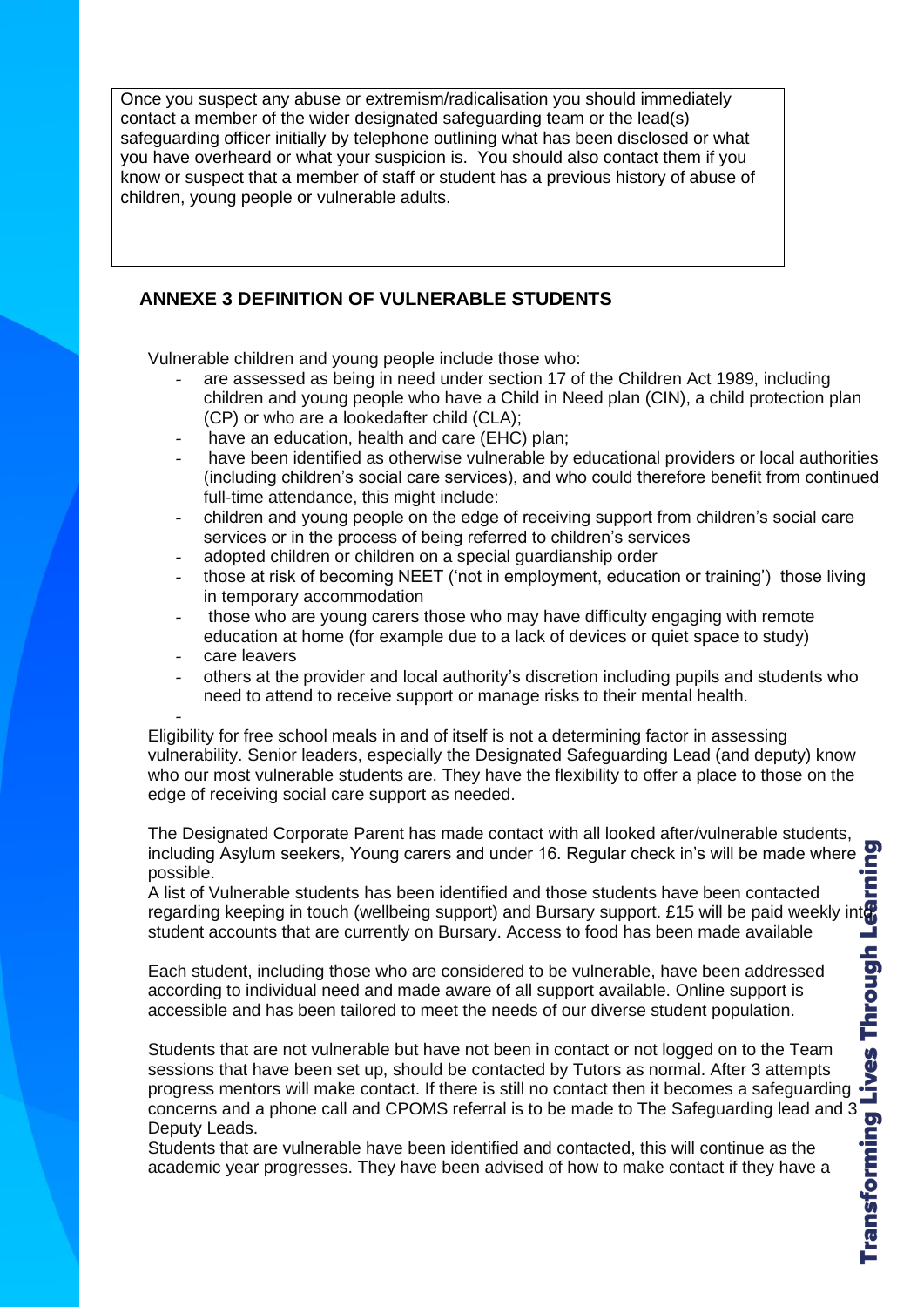concern or feel at risk. The Wellbeing Team are in close contact with students that are struggling, they are also working closely with Tutors.

#### Staff responsibilities:

It remains essential that people who are unsuitable are not allowed to enter the children's workforce or gain access to children. When recruiting new staff, the Trust School will continue to follow the relevant safer recruitment processes for their setting, including, as appropriate, relevant sections in part 3 of Keeping Children Safe in Education (2020) (KCSIE).The continued importance of all staff and volunteers acting immediately on any safeguarding concerns remains.

If staff have concerns about other members of staff or volunteers a direct phone call is to be made to the Safeguarding Lead/Deputy Lead and LADDO will be informed.

Any Safeguarding concerns must be recorded using CPOMS and anything urgent will also require a phone call to the Designated Safeguarding Leads. CPOMS FAQs have gone out to all staff. Staff have open lines of communication with the Wellbeing Team and the Lead Safeguarding Team.

The 3 R's still apply – **Recognise, Respond, Refer** – using the safeguarding flowchart (when working at home) for reference.

### Monitoring and tracking:

Monitoring students, identifying safeguarding concerns and recording them appropriately remains a priority for Milton Keynes College during a national lockdown. All forms of reporting and contacting are in line with the rest of the college systems:

- CPOMS for safeguarding concerns
- Contacts for Lead and Deputy Lead Safeguarding Team
- Use of Pro Monitor
- Use of Teams for contacting students and online lessons (During college times)
- College emails are used as another form of communication

### **Concerns about a child/student**

Pupils may be experiencing a variety of emotions in response to the coronavirus (COVID-19) outbreak and current lockdown, such as anxiety, stress or low mood. This may particularly be the case for vulnerable children, including those with a social worker and young carers. It is important to contextualise these feelings as normal responses to an abnormal situation. Some may need support to re-adjust to school, others may have enjoyed being at home and be reluctant to return, a few may be showing signs of more severe anxiety or depression. Others will not be experiencing any challenges and will be keen and ready to return to school.

If a staff member has any concerns about a child/student, then they need to follow the flow chart that is now in place and that has been circulated to all staff in carious formats. Please see a copy of this flow chart in Appendix (a)

The chart clearly states the name and contacts of the Safeguarding Lead and Deputy Leads. Any Safeguarding concerns must be recorded using CPOMS and anything urgent will also require a phone call to the Designated Safeguarding Leads.

There are two members of the safeguarding team based at each site, they will be on hand for any safeguarding events that occur on campus. A list of DSLs can be found on the intranet that staff can use when working from home.

Peer on peer abuse - given the very different circumstances schools and colleges are operating in a revised process may be required for managing any report of such abuse and supporting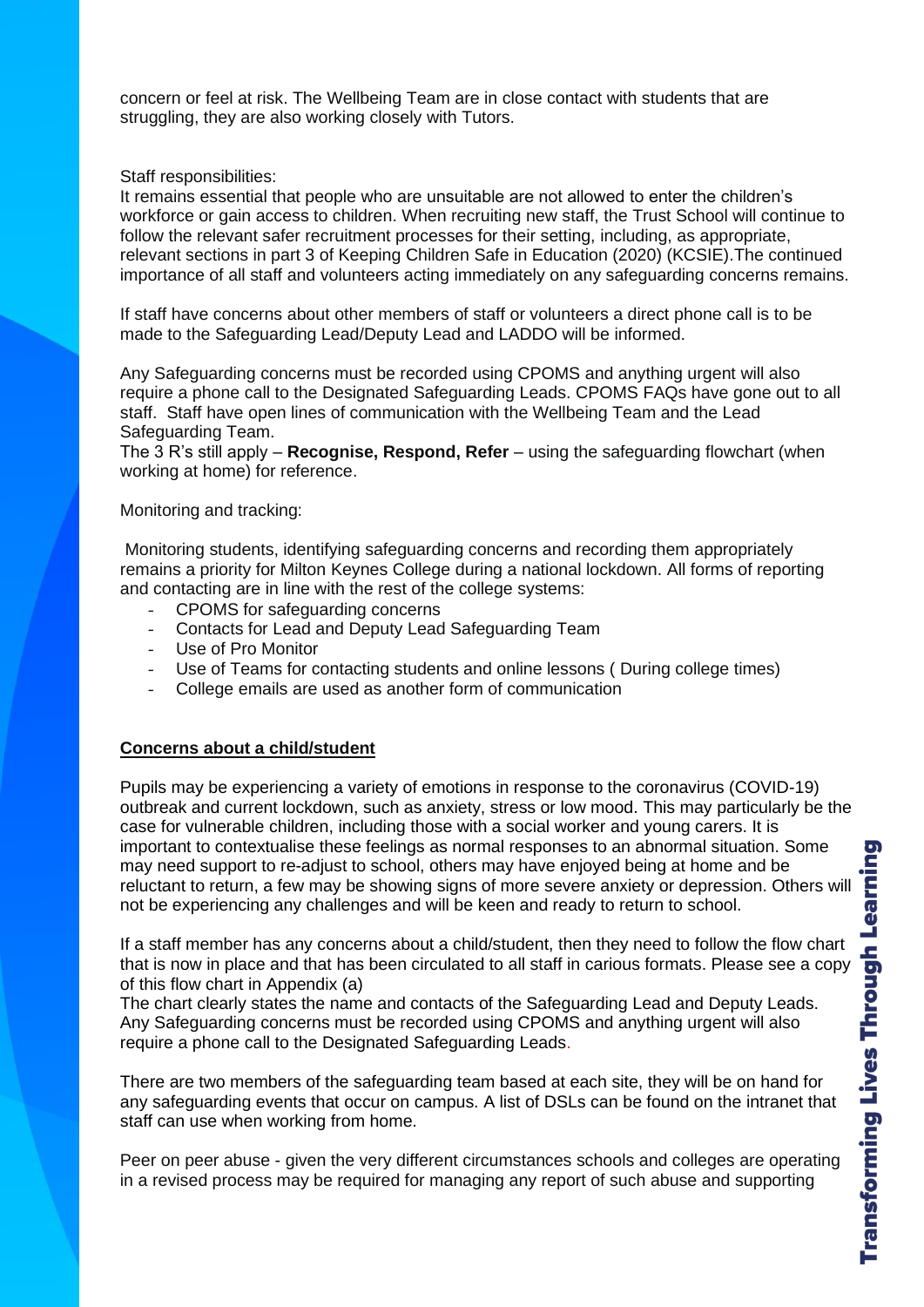victims (the principles as set out in part 5 of KCSIE should continue to inform any revised approach)

Peer on Peer abuse to be monitored where possible. Any reports to be recorded on CPOMS and anything urgent will require a phone call or advice to be given to call 999. We are using Smoothwall to monitor students 'on line' conversations that cause concern or certain words that are deemed as negative will be highlighted. This will only be picked up with students using the college Wi-Fi or a college laptop. Where we know serious peer on peer abuse has been happening regular check in's will be made with students and reported as necessary.

### **Communication between students and staff**

Students can email staff using their college email.

Staff are to only use their college email to contact students

Staff are to only use CISCO or the Jabber application to make phone calls to students or outside organisations.

WhatsApp groups or any other forms of social media are not to be used at any time to communicate with students.

Microsoft Teams has been set up for all staff to use when delivering online learning and communication with students. Teams should only be used during the working hours of 9.am - 5pm ( or later if related to evening classes)

Staff that feel any student is at risk are advised to follow the 3 R's

(**Recognise, Respond, Refer** – using the safeguarding flow chart that has been put in place for home learning.

There is advice and websites about keeping safe online on the student Moodle page and staff intranet.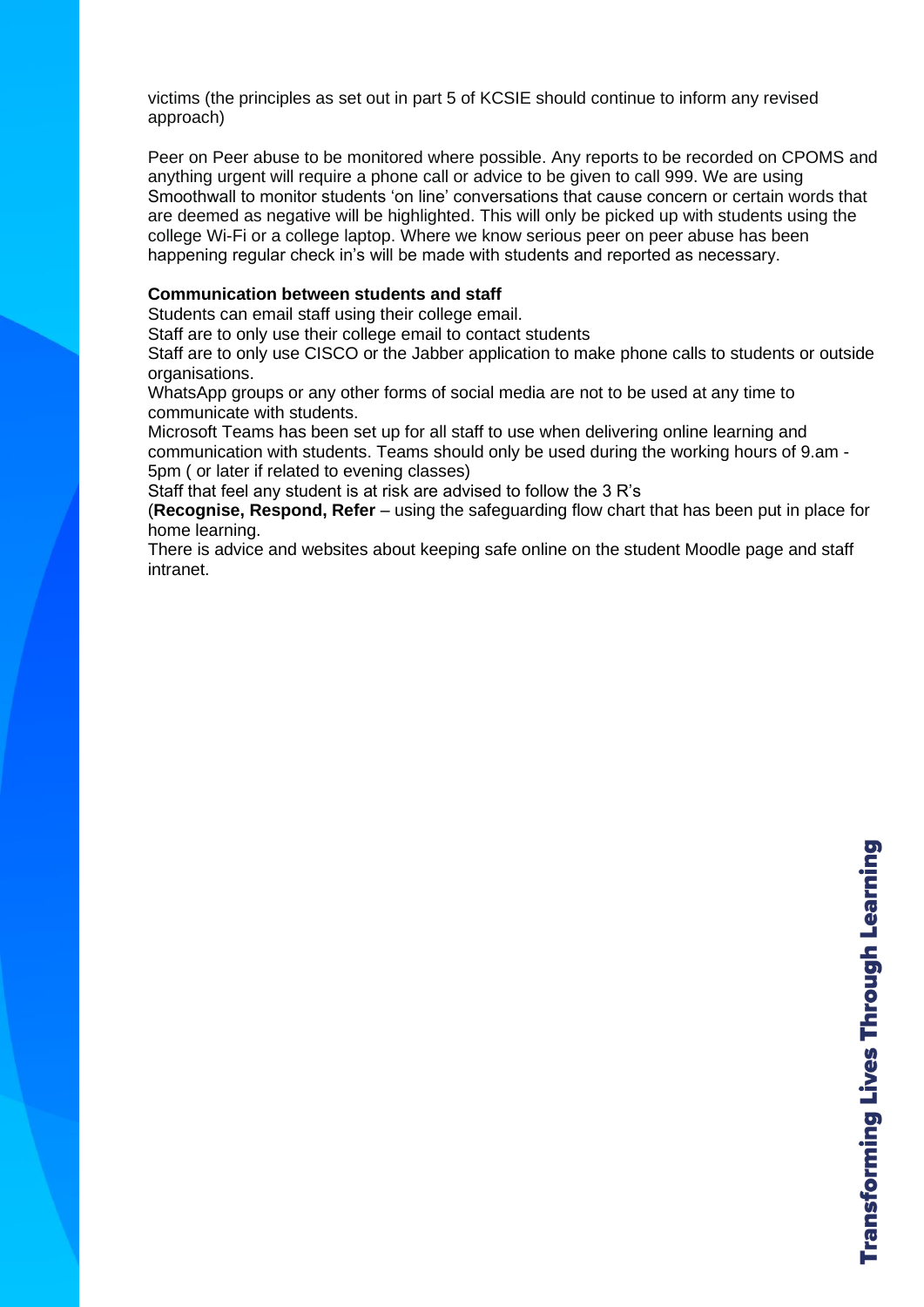# **ANNEXE 4 – DEFINITIONS OF ABUSE AND NEGLECT**

Abuse and neglect are forms of maltreatment of a child/young person. Somebody may abuse or neglect a child/young person by inflicting harm, or by failing to act to prevent harm. Children may be abused in a family or in an institutional or community setting, by those known to them or, more rarely, by a stranger. They may be abused by an adult or adults, or another child or children.

### **Physical Abuse**

Physical abuse may involve hitting, shaking, throwing, poisoning, burning or scalding, drowning, suffocating, or otherwise causing physical harm to a child/young person. Physical harm may also be caused when a parent or carer fabricates the symptoms of, or deliberately induces, illness in a child/young person.

### **Emotional Abuse**

Emotional abuse is the persistent emotional maltreatment of a child/young person such as to cause severe and persistent adverse effects on the child/young person's emotional development. It may involve conveying to children that they are worthless or unloved, inadequate, or valued only insofar as they meet the needs of another person. It may feature age or developmentally inappropriate expectations being imposed on children. These may include interactions that are beyond the child's developmental capability, as well as overprotection and limitation of exploration and learning, or preventing the child/young person participating in normal social interaction. It may involve seeing or hearing the ill-treatment of another. It may involve witnessing domestic violence. It may involve serious bullying, causing children frequently to feel frightened or in danger, or the exploitation or corruption of children. Some level of emotional abuse is involved in all types of maltreatment of a child, though it may occur alone.

### **Sexual Abuse**

Sexual abuse involves forcing or enticing a child or young person to take part in sexual activities, including prostitution, whether or not the child is aware of what is happening. The activities may involve physical contact, including penetrative (e.g rape, buggery or oral sex) or non-penetrative acts. They may include non-contact activities, such as involving children in looking at, or in the production of, sexual online images, watching sexual activities, or encouraging children to behave in sexually inappropriate ways.

### **Neglect**

Neglect is the persistent failure to meet a child/young person's basic physical and/or psychological needs, likely to result in the serious impairment of the child's health or development. Neglect may occur during pregnancy as a result of maternal substance abuse. Once a child is born, neglect may involve a parent or carer failing to:

- provide adequate food, clothing and shelter (including exclusion from home or abandonment);
- protect a child/young person from physical and emotional harm or danger;
- ensure adequate supervision (including the use of inadequate care-givers);
- ensure access to appropriate medical care or treatment;
- It may also include neglect of, or unresponsiveness to, a child/young person's basic emotional needs.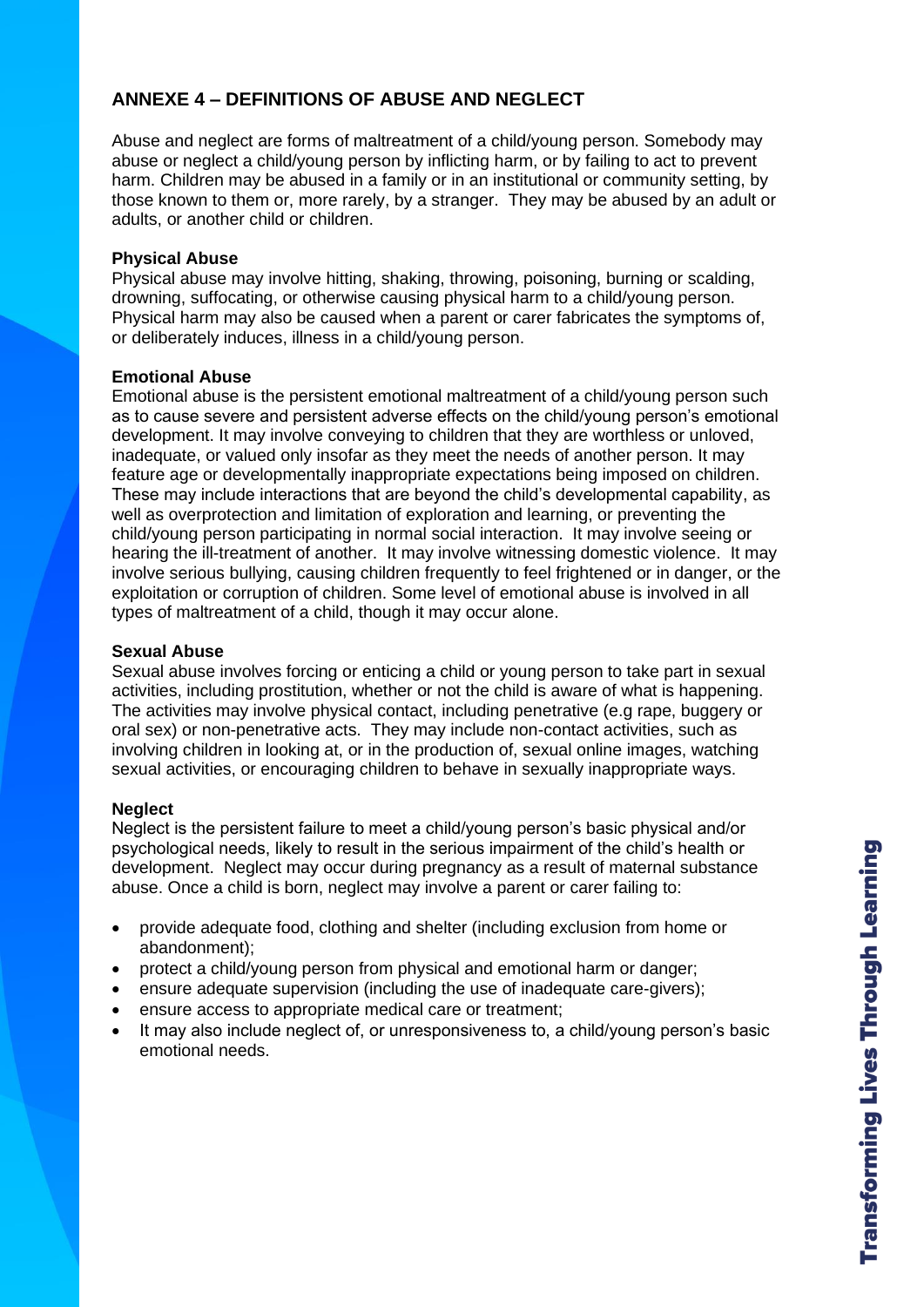# **ANNEXE 5 – MENTAL HEALTH AND WELLBEING GUIDANCE**

### 1.1 Context

This guidance applies to all College staff, and should be reflected at all levels of practice. This will include individual interaction with students, departmental arrangements for students, and College policies, procedures and practices.

This guidance primarily relates to any student whose mental or emotional state raises a concern, and/or may be at risk to themselves or to others. However, as there is inevitably some overlap, it should be considered in conjunction with the following policies – Readiness to Learn policy and safeguarding policies.

# 1.2 Objectives

To establish and make clear the provision and procedures that safeguard the College community and anyone disclosing or displaying signs of mental health problems / issues.

To strive to provide equal access to education at Milton Keynes College and appropriate support with the goal of retention, achievement and success.

To comply with relevant legislation.

### 1.3 Definition of Mental Health

Positive mental health affords us the emotional resilience which enables us to enjoy life and to survive pain, disappointment and sadness. It is an integral component of general health which enables a person to rely on his or her own cognitive, affective and relational abilities, everyone has a state of mental health that is on a continuum and may fluctuate throughout his or her life.

In a balanced mental health state, a person is more effective in coping with the stresses of life, can work and learn productively and is able to relate to others and make a positive contribution to their community. Mental health can be affected by a number of elements including social, personal, economic, and environmental factors, and/or changes in those areas.

Mental disorders impede or diminish the capacity to maintain a balanced mental health state. Deterioration in mental health can be caused by there being more internal or external stress than the person can manage effectively. Illness, medication, trauma or chronic stress may contribute.

# 1.4 General College Principles in relation to Mental Health

The College will provide a supportive, non-stigmatising and well-informed environment which accords with all individuals' dignity and respect, and which promotes well being. This will be demonstrated in a variety of ways:

- Encouraging students to disclose so that they can access the appropriate College and Community support
- By the use of language which does not stigmatise or stereotype those who experience mental health difficulties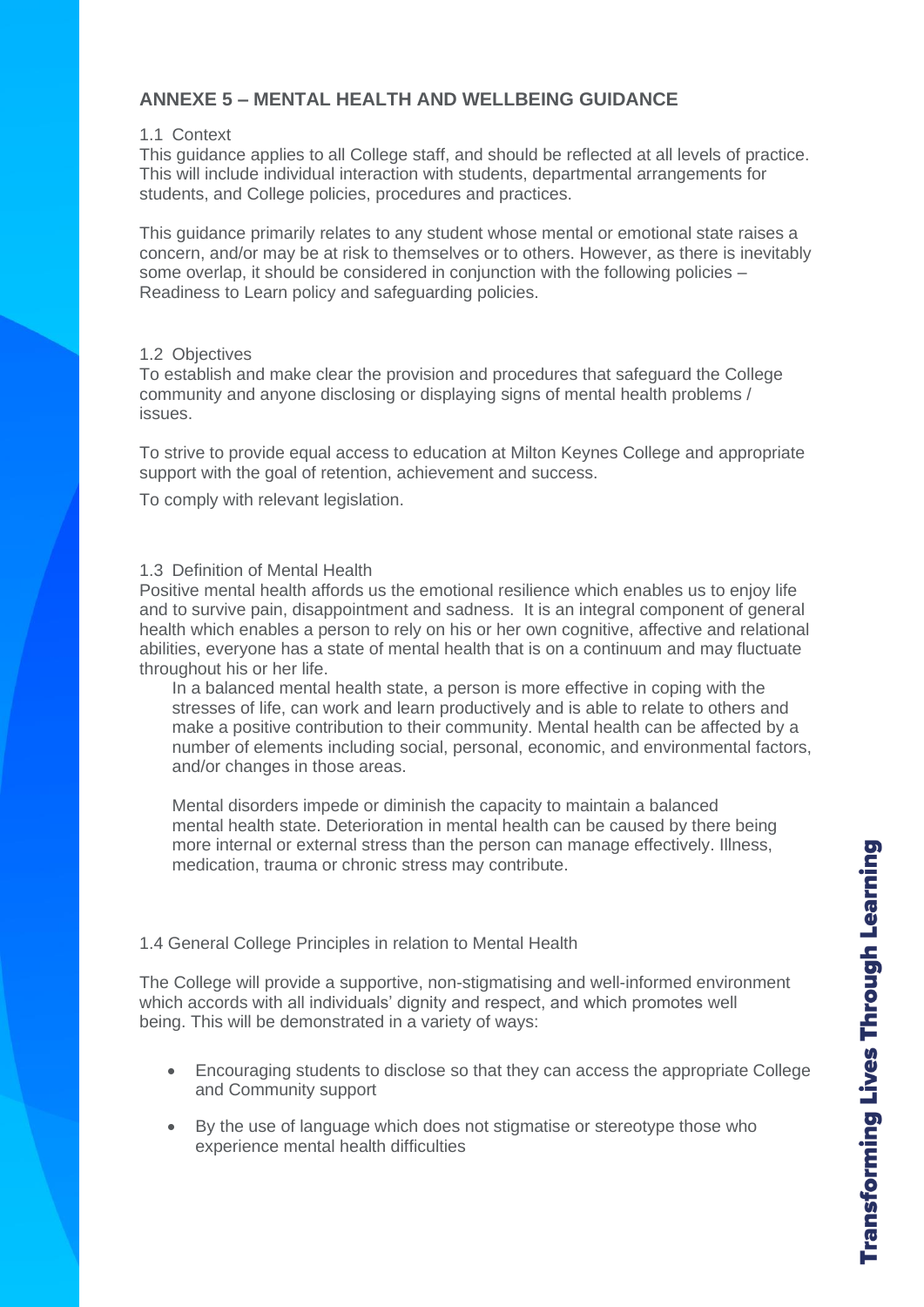- By developing work with partner agencies and providers to ensure that, wherever possible, students who experience mental health difficulties can access or progress to mainstream education and training
- By promoting the 'student voice' by working in partnership with students who experience mental health difficulties, in making reasonable adjustments and provision which will best suit their needs
- By ensuring that all reasonable steps are taken to maintain, as far as possible, students' expressed desire for confidentiality about any mental health difficulties and associated needs

### 1.5 Staff Guidance and Development

The College provides guidance for staff towards the development of appropriate skills, knowledge and understanding of mental health issues where appropriate.

The Wellbeing and Resilience Team, the designated safeguarding team and mental health first aiders are available to provide support and respond to situations where individual students are putting themselves or others at risk. In accordance with College policy in an emergency staff may call either the police or ambulance or both.

### 1.6 Identification of mental health needs

All staff are responsible to be sensitive and considerate to all students who may have mental health issues and where they have concerns use the following guidelines during interactions with the student:

- Keep comments to observable facts
- Your most helpful role is to listen
- Try not to judge, rescue, give advice or take action on behalf of student
- Enable student to identify support needs, if possible
- Clarify options, be aware of implications of his/her decisions
- Remain impartial
- Separate your issues and feelings on the matter from those of student –

use Reflective Practice, manager or colleagues to gain clarity on these issues.

• Students under emotional pressure often become unable to think clearly, if at all. Help them feel safe and validate their feelings and experience

#### 2.1 Students applying to College

Potential students declaring an emotional or mental health difficulty on application are sent a Hubspot link requesting additional information and are offered a meeting with a member of the Wellbeing and Resilience Team.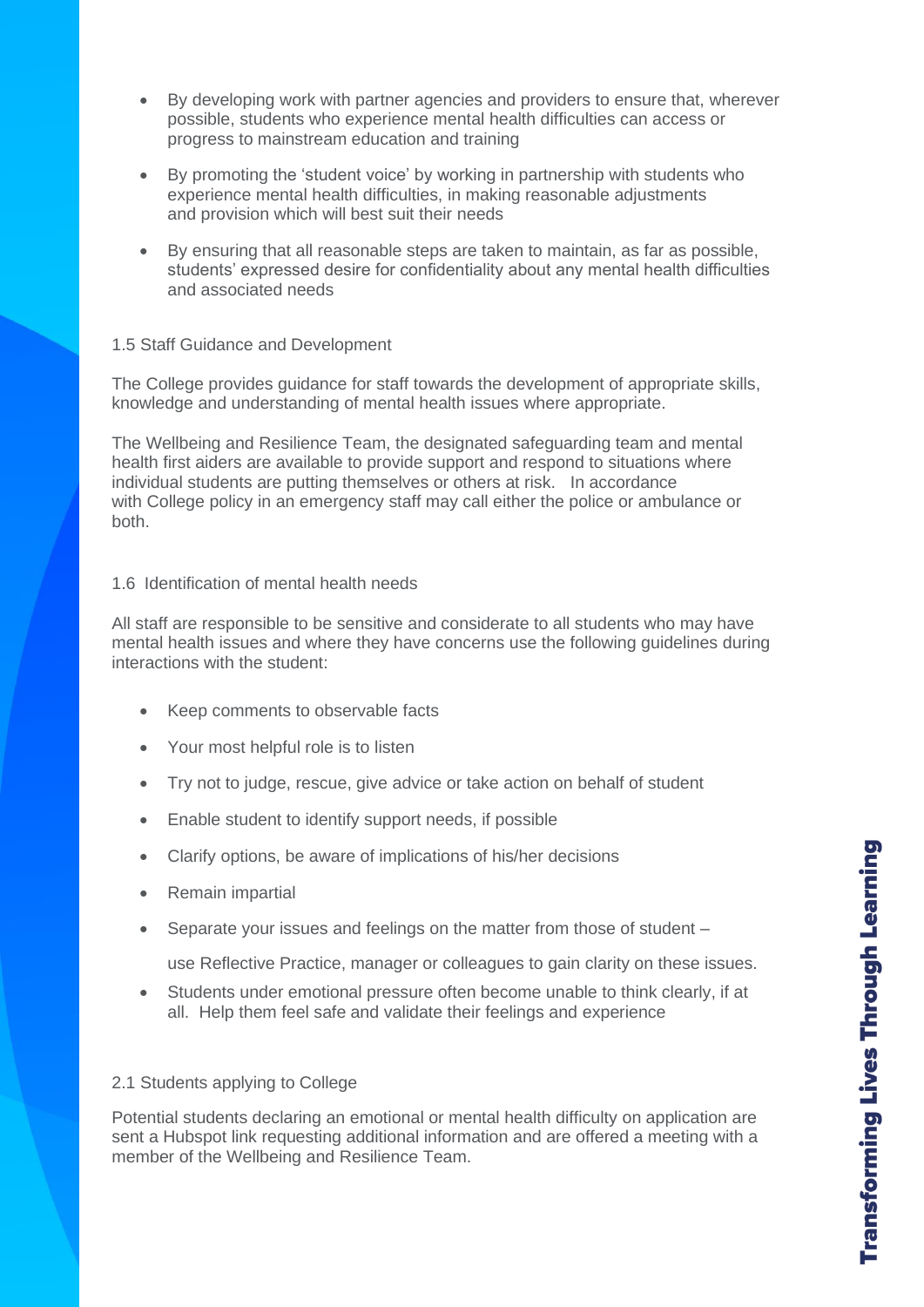If a student discloses an emotional or mental health difficulty at curriculum interview, they should be referred to the Wellbeing Team to discuss how the college may support their needs unless they have already been seen by the team.

In the event that a student is a psychiatric in-patient at the time of their application and/or planned enrolment, decisions surrounding suitability for their acceptance on programme will be reviewed by the SEND Panel.

### 2.2 On Programme Support

Identification of Mental Health Difficulties after Admission to College

### Referral and Signposting

The Wellbeing and Resilience Team have responsibility for assessing the learning support needs for students with mental health issues, liaising with faculty staff and ensuring that appropriate support is in place.

The College counselling team is available to provide professional support to students in crisis who may have mental health issues.

Students may be more or less receptive to, or able to, accept support at different times. If the student refuses support the Readiness to learn policy may need to be applied.

### Wellbeing Reviews

In the event that a student presents at college and concerns around their general mental wellbeing are raised, a Wellbeing Review can be requested. This screening tool is designed to encourage conversations with the student that will help establish the presenting state of mind, identify current support available to the student both in and out of college and to provides opportunities to create a response to crisis plan. Depending on the outcome of this meeting, referrals to internal services and/or external agencies can be made. Sometimes the Readiness to learn policy will need to be refereed to.

### Boundary Issues in dealing with Students with Mental Health Issues

Clear boundaries are vital for the safety of both staff and students. (Professional Boundaries and Professional standards issued to all staff apply).

#### Disciplinary Issues

The presence of a diagnosed mental health difficulty should always be a consideration during a disciplinary process. It may be more appropriate to use the Readiness to Learn Policy.

### Continuation of Study after a break due to mental health difficulties

Return to study will only take place following a Wellbeing review.

### Liaison with parents, carers, other internal/ external agencies

If a student is over 18 their wishes with regards to involvement of other adults, relatives or agencies should be respected at all times, within the principles of the Vulnerable Adult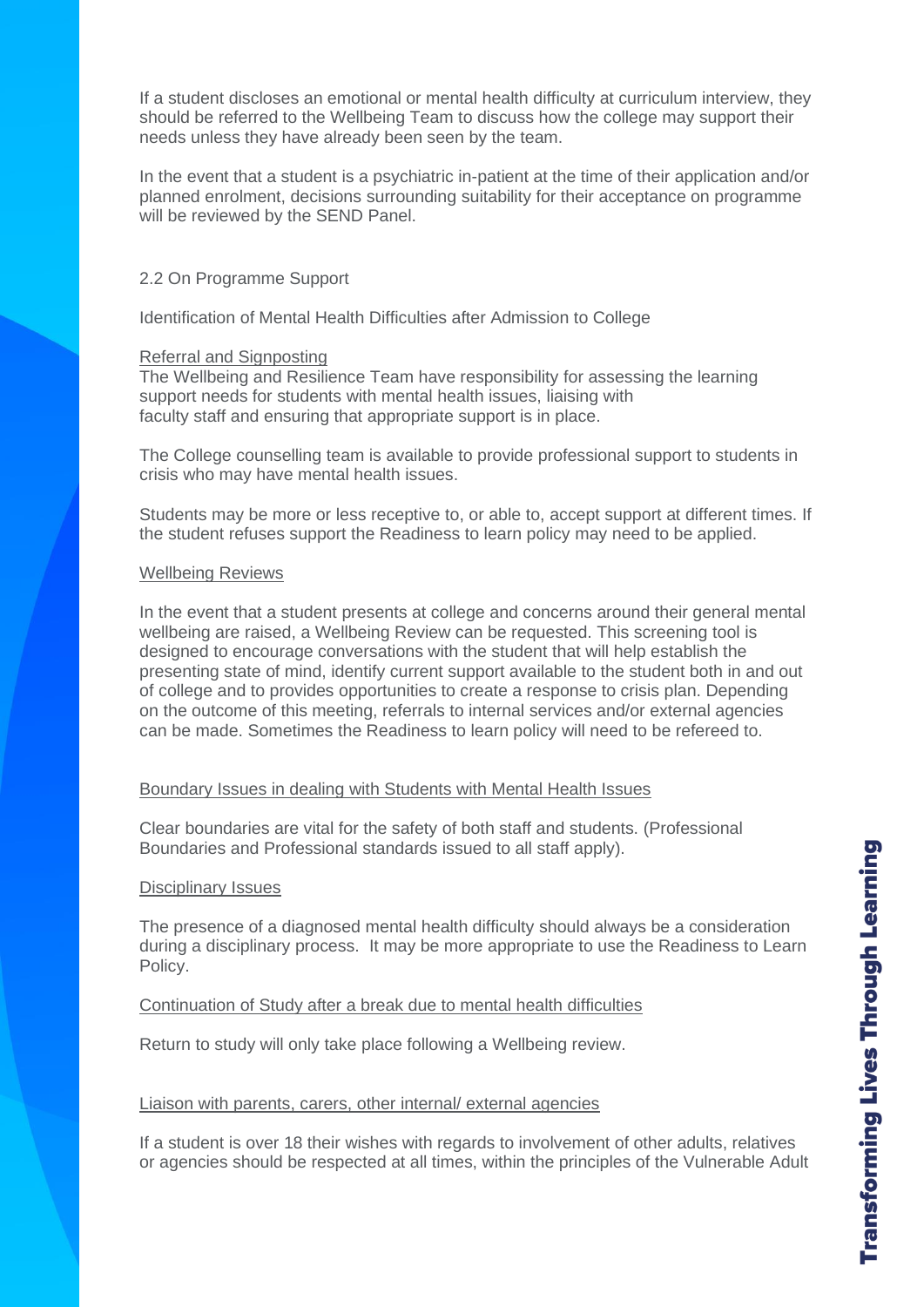Protection Policy, however all students are encouraged to involve parents/carers or other supportive adults.

If a student is under 18 parents / carers should always be involved but consideration of their wishes under the principles of the Child Protection Policy should be respected if possible.

### 1.7 Identification of mental health needs

All staff are responsible to be sensitive and considerate to all students who may have mental health issues and where they have concerns use the following guidelines during interactions with the student:

- Keep comments to observable facts
- Your most helpful role is to listen
- Try not to judge, rescue, give advice or take action on behalf of student
- Enable student to identify support needs, if possible
- Clarify options, be aware of implications of his/her decisions
- Remain impartial
- Separate your issues and feelings on the matter from those of student –

use Reflective Practice, manager or colleagues to gain clarity on these issues.

• Students under emotional pressure often become unable to think clearly, if at all. Help them feel safe and validate their feelings and experience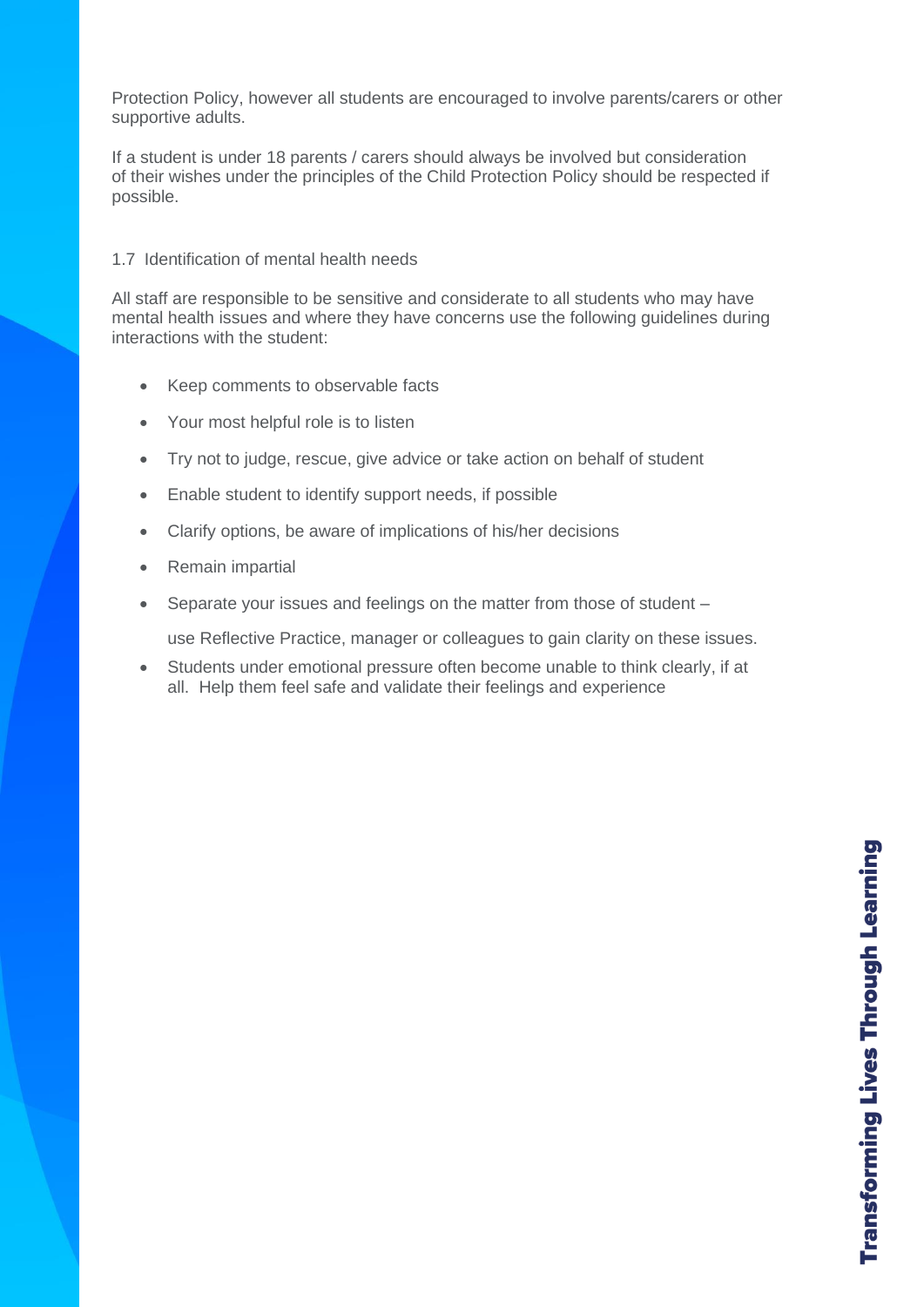# **ANNEXE 6 - FLOWCHART FOR REPORTING CONCERNS ABOUT SAFEGUARDING CHILDREN AND YOUNG PEOPLE**